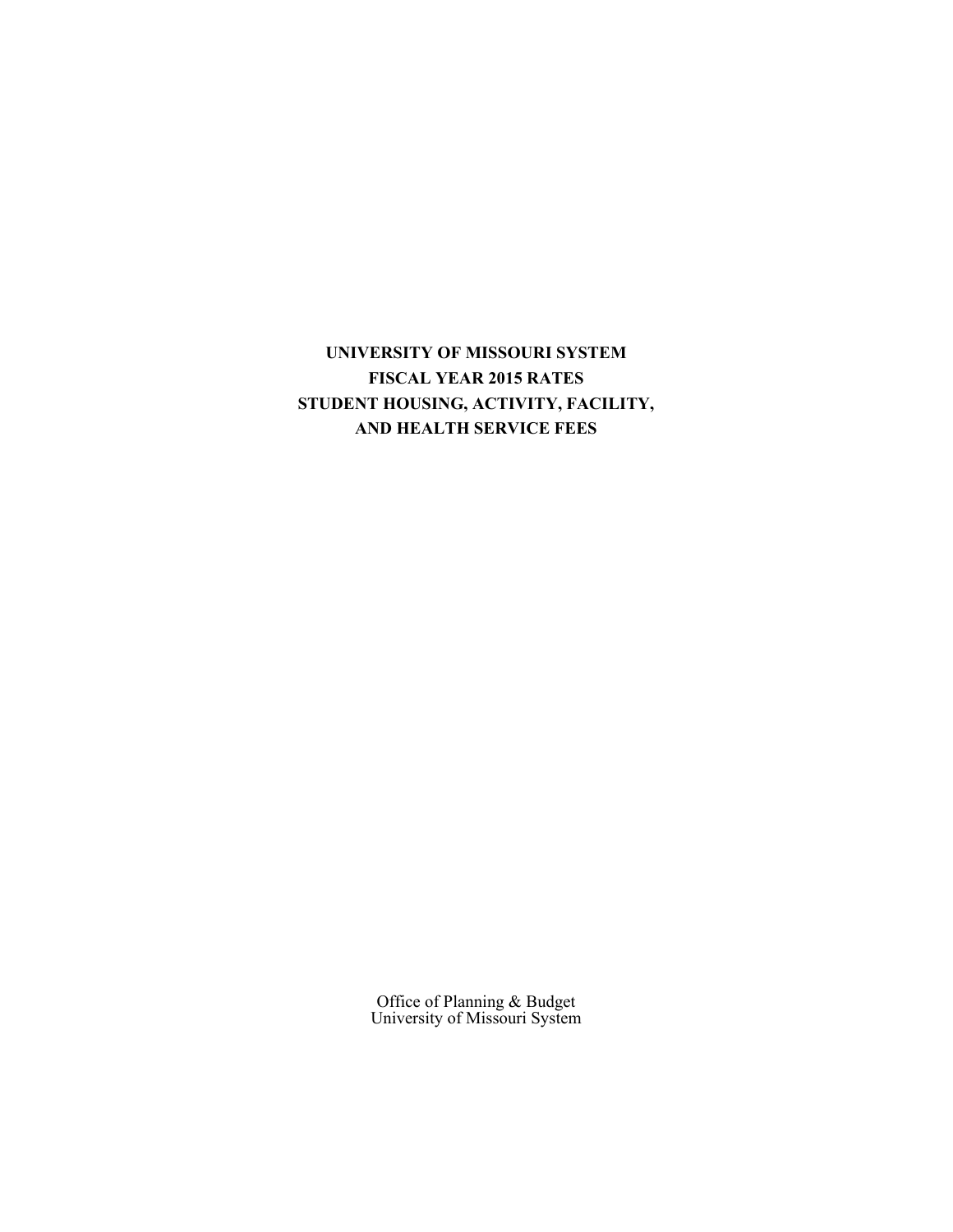### **University of Missouri System Fiscal Year 2015 Rates Student Housing, Activity, Facility, and Health Service Fees**

# Table of Contents

# Page

| Table 1. University of Missouri Academic Year Resident Undergraduate Student Fees1                                                                                  |
|---------------------------------------------------------------------------------------------------------------------------------------------------------------------|
|                                                                                                                                                                     |
|                                                                                                                                                                     |
| Table 3. Summary of Housing System Financial Plans, System Total 16                                                                                                 |
|                                                                                                                                                                     |
| Table 4. Changes in Student Activity, Facility, and Health Service Fees for FY2015, UM24<br>Table 4b. Student Activity, Facility, and Health Service Fees, UMKC  26 |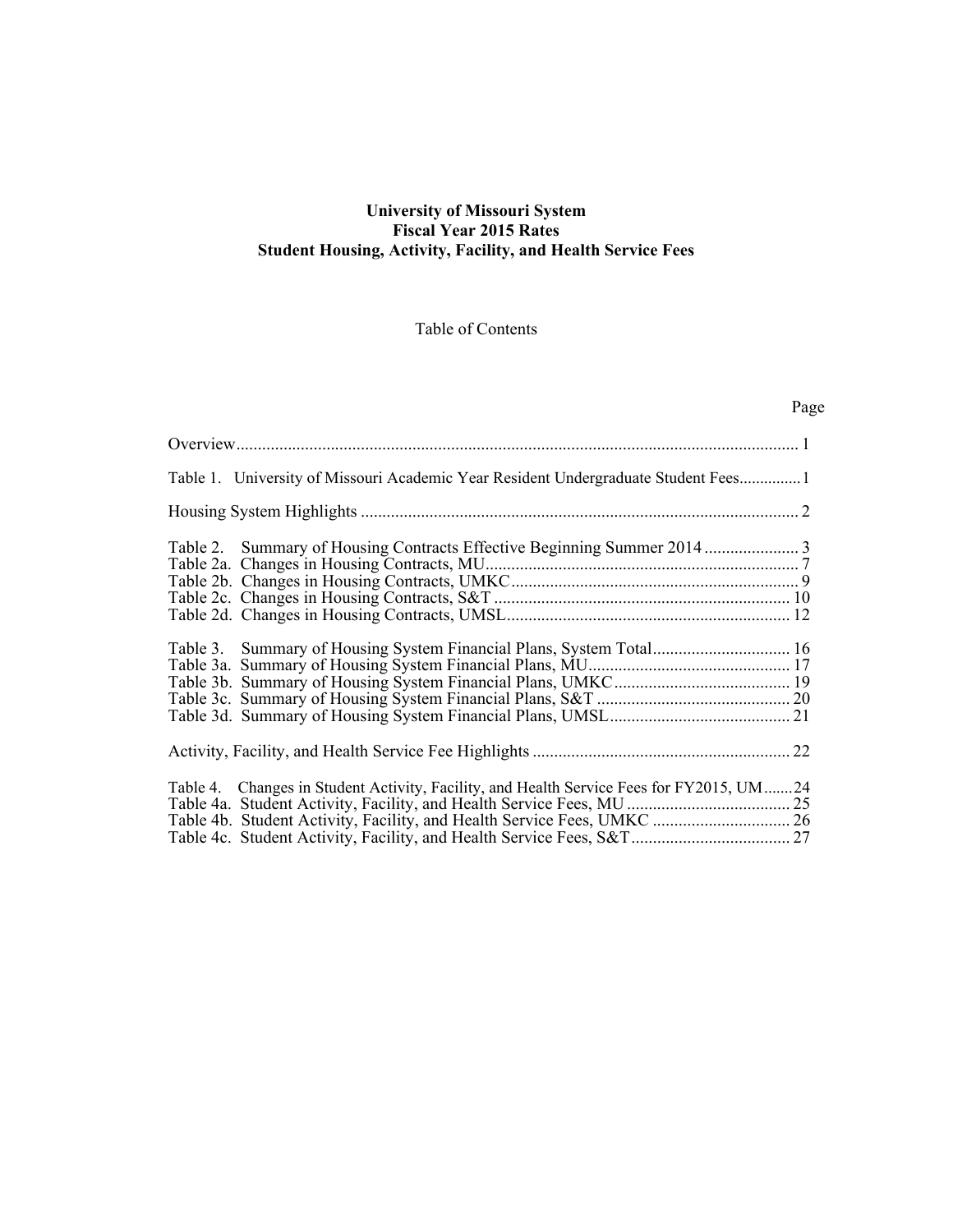#### **Overview**

<span id="page-2-0"></span> This document contains the approved rates for student housing, activity, facility, and health service Missouri System. This information was prepared in support of fee changes that become effective in fees for fiscal year 2015 and other supporting materials as submitted by each campus in the University of Summer Session 2014.

 The fee proposals were prepared under the direction of the Vice Chancellors or Vice Provosts for to each campus and activity, within the context of general economic guidelines communicated by the and/or their elected officers reviewed and approved the activity, facility, and health service fee proposals. Student Affairs on each campus. Planning for fee changes is conducted using operating assumptions unique Assistant Vice President of Planning and Budget. The appropriate advisory groups, affected students, Student housing rate proposals were developed with input from the affected students and the Residence Hall Associations. These groups had the opportunity to review, ask questions, and provide comments as the proposed room and board rates and plans were developed.

 1.5% as of December 2013. Increases in required fees are 1.5% or \$9.00 at **MU**, 1.6% or \$10.50at **UMKC,**  and 1.5% or \$9.50 at **S&T**. **UMSL** has a new comprehensive tuition rate that combines per credit hour tuition rates with activity, facility, and health service fees which are charged to all students. As a result, beyond. Table 1 shows a summary of Board approved tuition and required fees and room and board charges These rate changes are in compliance with SB 389 (section 173.1003; RSMO) unless otherwise noted. There is only one campus that was slightly above the rate of inflation for required fees, which was there will be no separate assessment of activity, facility, and health services fees for **UMSL** in FY2014 and for academic year 2015 compared to 2014.

|                                                | MU       |          | UMKC     |          |          | S&T      |          | UMSL     |          |                      |                      |                      |
|------------------------------------------------|----------|----------|----------|----------|----------|----------|----------|----------|----------|----------------------|----------------------|----------------------|
|                                                |          |          | Percent  |          |          | Percent  |          |          | Percent  |                      |                      | Percent              |
|                                                | 2014     | 2015     | Increase | 2014     | 2015     | Increase | 2014     | 2015     | Increase | 2014                 | 2015                 | Increase             |
| Tuition                                        | \$8,220  | \$8,220  | $0.0\%$  | \$8,103  | \$8,103  | $0.0\%$  | \$8,220  | \$8,220  | $0.0\%$  | \$9,474              | \$9,474              | $n/a$ <sup>(3)</sup> |
| Information Technology Fee                     | 384      | 390      | 1.6%     | 402      | 408      | $1.5\%$  | 408      | 414      | $1.5\%$  | $n/a$ <sup>(3)</sup> | $n/a$ <sup>(3)</sup> | $n/a$ <sup>(3)</sup> |
| Student Activity, Facility & Health Fee        | 811      | 823      | 1.4%     | 951      | 965      | $1.5\%$  | 882      | 895      | 1.5%     | $n/a$ <sup>(3)</sup> | $n/a$ <sup>(3)</sup> | $n/a$ <sup>(3)</sup> |
| Total Tuition and Required Fees <sup>(1)</sup> | 9.415    | 9,433    | 0.2%     | 9.456    | 9.476    | 0.2%     | 9.510    | 9,529    | 0.2%     | 9,474                | 9.474                | $0.0\%$              |
| Room & Board $^{(2)}$                          | 8.780    | 9,070    | 3.3%     | 9,267    | 9,450    | 2.0%     | 8,545    | 8,810    | 3.1%     | 9,640                | 9,788                | 1.5%                 |
| Total including Room and Board                 | \$18,195 | \$18,503 | 1.7%     | \$18,723 | \$18,926 | 1.1%     | \$18,055 | \$18,339 | 1.6%     | \$19,114             | \$19,262             | $0.8\%$              |

 **Table 1. University of Missouri Academic Year Resident Undergraduate Student Fees** 

Notes:

(1) Based on required fees for a resident undergraduate student at fifteen credit hours per semester for two semesters. Excludes special course fees.

(2) Predominant plan as submitted by each campus.

(3) UMSL will no longer be assessing activity, facility and health service fees. They were combined with the tuition rate beginning in FY2014.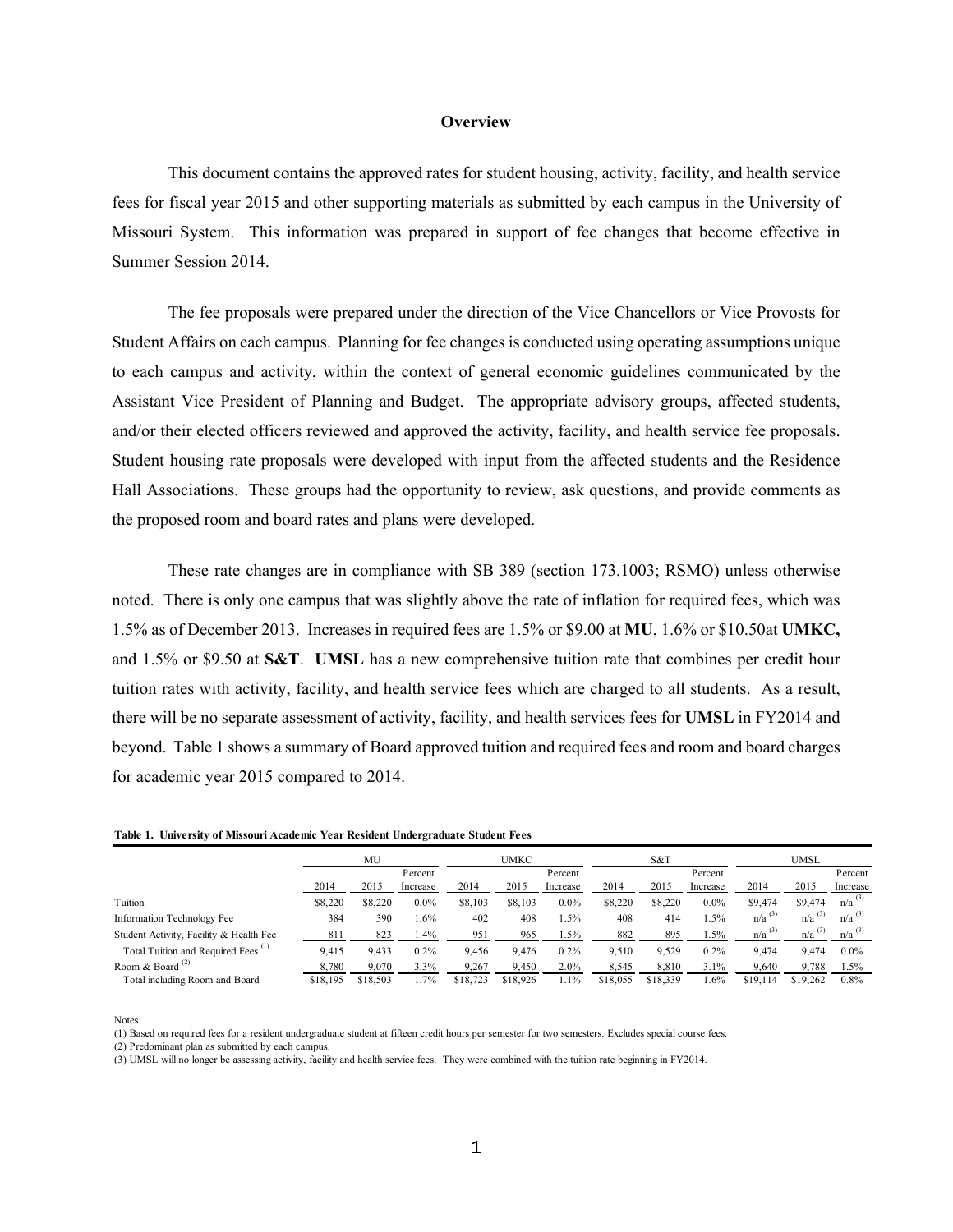#### **Housing System Highlights**

#### <span id="page-3-0"></span>**Room and Board Contract Rates**

 residence facility and meal plan selected by the student. Table 2 summarizes the approved changes in the predominant room and board plans on each campus as well as showing the range of plans available. Based dining differently and the campus operations differently including but not limited to utility costs, debt service, food costs, labor costs, and contractual arrangements with third party vendors. Tables 2a - 2d detail Room and board charges vary across the four campuses and within each campus based on the on the predominant room and board plan on each campus, rates increase by 3.3% at **MU**, 2.0% at **UMKC**, 3.1% at **S&T**, and 1.5% at **UMSL**. These increases are driven by various factors that impact housing and the type of rooms and meal plans that are available on each campus as well as the approved rates for each plan.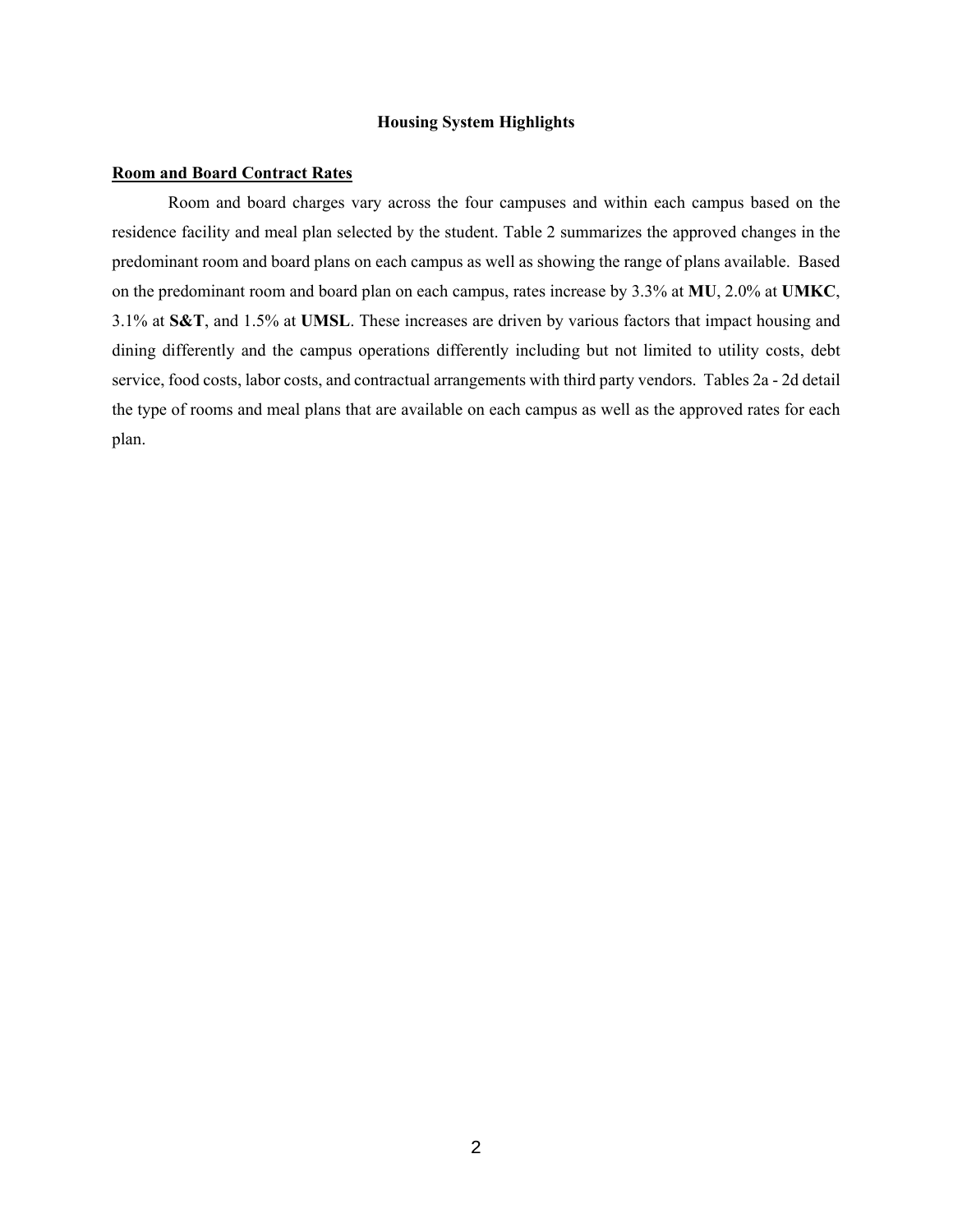|                                    |                                                     |         |         | MU                       |                                 |
|------------------------------------|-----------------------------------------------------|---------|---------|--------------------------|---------------------------------|
| <b>Room and Board Plans</b>        |                                                     |         |         | Increase/                | Percent                         |
| <b>Academic Year - 2 Semesters</b> |                                                     | FY2014  | FY2015  | Decrease                 | Change                          |
| Room and Board - Predominant Plan  |                                                     | \$8,780 | \$9,070 | \$290                    | 3.3%                            |
| Renovated traditional double room  |                                                     | 5,750   | 5,980   | 230                      | 4.0%                            |
|                                    | 225 Meal Block per semester (roughly 14 meals/week) | 3,030   | 3,090   | 60                       | 2.0%                            |
| Range of Plan Options              |                                                     |         |         |                          |                                 |
| Housing Options                    | High                                                | \$8,310 | \$8,640 | Single suite             |                                 |
| Housing Options                    | Low                                                 | 4,625   | 4,810   |                          | Double room unrenovated         |
| Meal Plan Options                  | High                                                | 3,450   | 3,520   |                          | 275 Meal Block per semester     |
| Meal Plan Options                  | Low                                                 | 2,610   | 2,660   |                          | 175 Meal Block per semester     |
|                                    |                                                     |         |         |                          |                                 |
|                                    |                                                     |         |         | <b>UMKC</b>              |                                 |
| <b>Room and Board Plans</b>        |                                                     |         |         | Increase/                | Percent                         |
| <b>Academic Year - 2 Semesters</b> |                                                     | FY2014  | FY2015  | Decrease                 | Change                          |
| Room and Board - Predominant Plan  |                                                     | \$9,267 | \$9,450 | \$183                    | 2.0%                            |
| Traditional Double A/C             |                                                     | 6,327   | 6,422   | 95                       | 1.5%                            |
|                                    | Meal Plan Block 180 Meal w/\$175 Flex per semester  | 2,940   | 3,028   | 88                       | 3.0%                            |
| Range of Plan Options              |                                                     |         |         |                          |                                 |
| Housing Options                    | High                                                | \$9,445 | \$9,740 | Single apartment         |                                 |
| Housing Options                    | Low                                                 | 6,327   | 6,422   |                          | Traditional double room A/C     |
| Meal Plan Options                  | High                                                | 3,168   | 3,263   |                          | 140 block with \$300 flex/sem   |
| Meal Plan Options                  | Low                                                 | 2,830   | 2,915   |                          | 12 Meal Plan - \$175 flex/sem   |
|                                    |                                                     |         |         |                          |                                 |
|                                    |                                                     |         |         | S&T                      |                                 |
| <b>Room and Board Rates</b>        |                                                     |         |         | Increase/                | Percent                         |
| <b>Academic Year - 2 Semesters</b> |                                                     | FY2014  | FY2015  | Decrease                 | Change                          |
| Room and Board - Predominant Plan  |                                                     | \$8,545 | \$8,810 | \$265                    | 3.1%                            |
| Renovated Double                   |                                                     | 5,795   | 5,975   | 180                      | 3.1%                            |
|                                    | Meal Plan 5 - 12 Meals/Wk + Declining Bal. Dollars  | 2,750   | 2,835   | 85                       | 3.1%                            |
| Range of Plan Options              |                                                     |         |         |                          |                                 |
| Housing Options                    | High                                                | \$8,030 | \$8,260 | Single suite             |                                 |
| Housing Options                    | Low                                                 | 3,320   | 3,420   |                          | Traditional triple room         |
| Meal Plan Options                  | High                                                | 3,350   | 3,450   |                          | 19 Meals/Wk + Declining Bal. \$ |
| Meal Plan Options                  | Low                                                 | 1,530   | 1,590   |                          | 5 Meals/Wk + Declining Bal. \$  |
|                                    |                                                     |         |         |                          |                                 |
| <b>Room and Board Plans</b>        |                                                     |         |         | <b>UMSL</b><br>Increase/ | Percent                         |
| <b>Academic Year - 2 Semesters</b> |                                                     | FY2014  | FY2015  | Decrease                 | Change                          |
|                                    |                                                     |         |         |                          |                                 |
| Room and Board - Predominant Plan  |                                                     | \$9,640 | \$9,788 | \$148                    | 1.5%                            |
| Single Room                        |                                                     | 6,490   | 6,590   | 100                      | 1.5%                            |
| 100 Block Meals - DBD \$350/sem    |                                                     | 3,150   | 3,198   | 48                       | 1.5%                            |
| Range of Plan Options              |                                                     |         |         |                          |                                 |
| Housing Options                    | High                                                | \$6,490 | \$6,590 | Oak Hall Single          |                                 |
| Housing Options                    | Low                                                 | 4,384   | 4,450   |                          | Villa Hall Small Single         |
| Meal Plan Options                  | High                                                | 3,630   | 3,680   |                          | 200 Block Meals - DBD \$150/sem |
| Meal Plan Options                  | Low                                                 | 3,150   | 3,198   |                          | 100 Block Meals - DBD \$350/sem |

#### **Table 2. Summary of Housing Contracts, Effective Beginning with the 2014 Summer Session**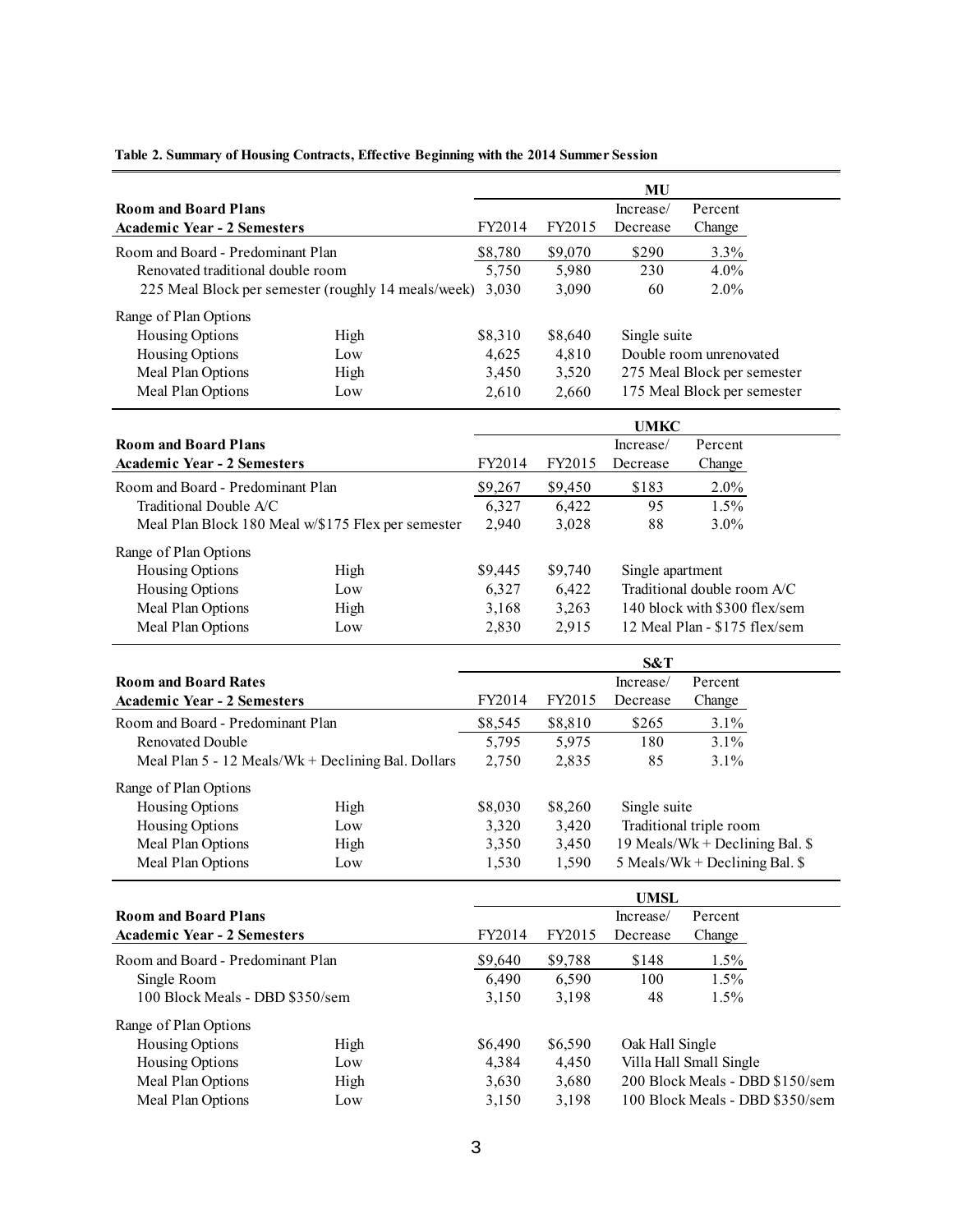14 meals per week). There are a wide variety of accommodations and housing facilities to choose from. breaks to a low of \$4,810 for an un-renovated traditional double room. Students choose their own exist. Three different dining plans are available for students that live on-campus in residence halls and range from a high of \$3,520 per academic year for 275 meals per semester to a low of \$2,660 for 175  meals per semester. Students living on extended campus and off campus have a fourth option of a  $\triangleright$  The predominant room and board plan at **MU** costs \$9,070 per academic year for FY2015 and consist of a renovated traditional double room and a dining plan that provides 225 meals per semester (roughly Housing rates for FY2015 range from a high of \$8,640 per academic year for a single suite open over housing assignments and demand is highest for the more expensive options, but lower cost options Mizzou Block  $125 + $430$  Prepaid E.Z. Charge in place of the Mizzou Block 175. If approved, the combined room and board contract rate for the predominant plan would increase by \$290 or 3.3% for the academic year.

 A key factor in funding the MU Strategic Operating Plan is to attract and retain students. Safe, attractive, and modernized housing facilities significantly aid in the recruitment of new students to MU. Housing rates reflect the required financial commitment to the comprehensive Residential Life a total of more than 5,000 beds. Johnston Hall is currently being renovated and will open in time to house students this fall. Wolpers Hall and a new residence hall (Virginia Avenue South is the project in the fall of 2015 (FY16). To meet student needs, extended campus apartment rental will continue. Master Plan. Since 2004, 11 new halls have been constructed and nine halls have been renovated for name) will be under renovation and construction respectively during FY2015. Both halls will reopen Housing rates also support MU's nationally-recognized living and learning programs which have significantly increased students' academic achievement, retention and graduation for many years.

 annually will accompany the opening of Johnston Hall in August of 2014. In addition, utility costs, which are 20% of total expenditures for Residential Life, are expected to increase 8%. Campus Dining renovation and the Plaza 900 expansion. A 3% salary pool and an expected increase to the flat benefit The requested housing rate increase is 4.0%. An increase to debt service of approximately \$1 million Services will have additional utility costs beyond the rate increase due to the completion of the Sabai rate also contribute to the need for increased rates.

In an effort to keep rates as low as possible, Residential Life and Campus Dining Services continue to look for efficiencies and opportunities to reduce costs. For example, dining plan rates are proposed to increase only 2% even though food and labor costs, the primary costs for Campus Dining Services,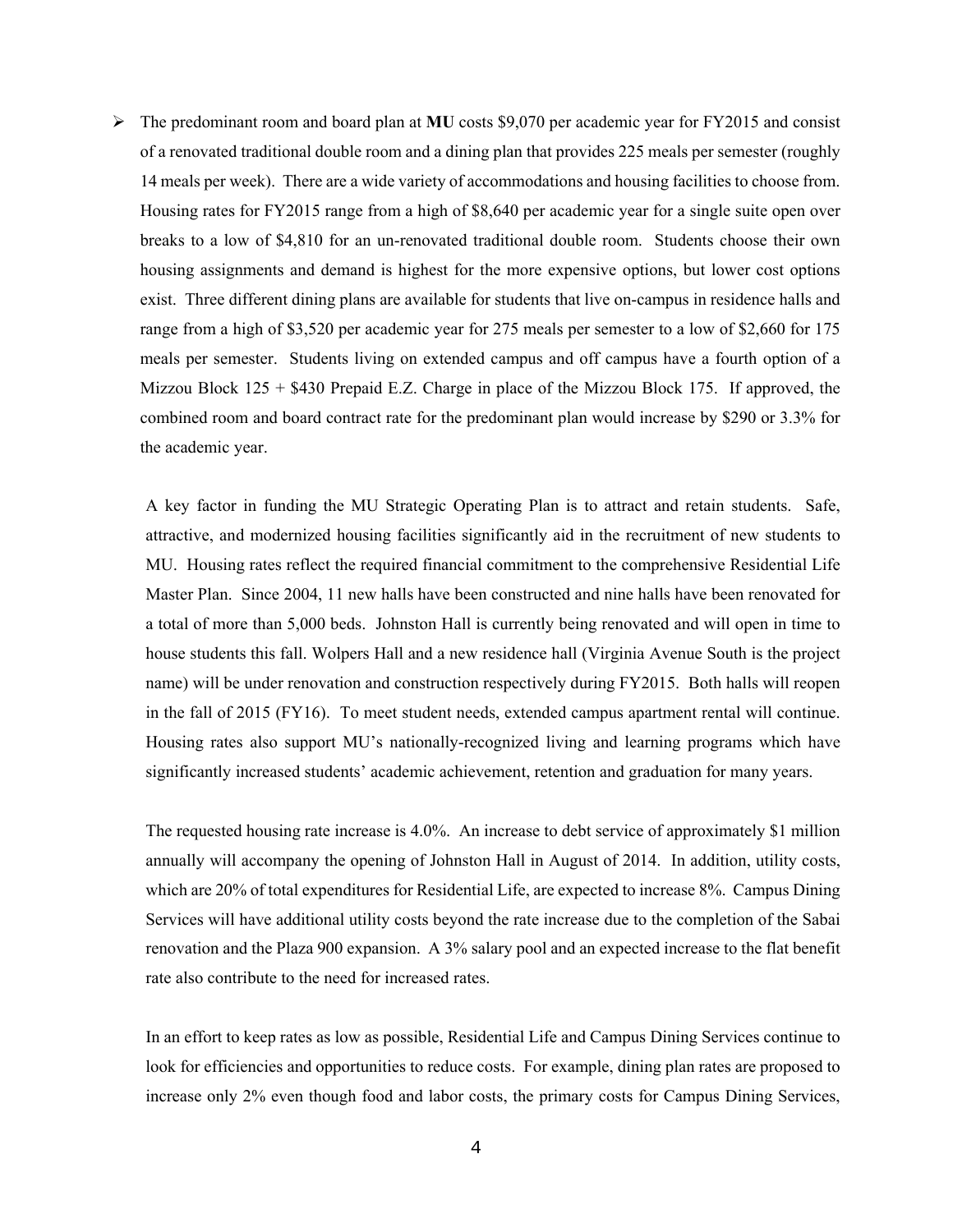Life are also increasing by more than the requested rate increase. Strategic investments in more are expected to increase 3.0%. The difference is offset by cost reduction efforts and more effective operations such as tray-less dining to reduce food waste, more effective application of inventory management software, menu changes, and savings from vendor contracts. Expenses in Residential energy-efficient appliances, which have a higher initial cost but save money over time, are essential to address rapidly increasing utility rates. In addition, changes in cleaning methods and equipment have reduced cleaning times and use of cleaning chemicals while maintaining or improving cleanliness standards. Reductions in transfers to plant reserves for maintenance and repair were used to balance the budget after other cost reduction efforts were exhausted.

 Increases in monthly rents for graduate and family student apartments range from 2.6% to 3.3% depending on facility and room type, but will remain well below market rate.

 The predominant room and board plan at **UMKC** for FY2015 costs \$9,451 per academic year and consists of a traditional double room and a 180 block meal plan with \$175 in Flex cash per semester. This is an increase of 2.0% over FY2014. Room rates will increase by 1.5% and Oak Place Apartment rents will increase by 3%. Room rates vary by type of room ranging from a high of \$9,740 for a single apartment to a low of \$6,422 for a traditional double room. Beacon Hill Apartments will open for FY2015 adding additional capacity of 243.

 UMKC food service is outsourced to a third party vendor. Meal plan rates will increase by 3.0% per adjustment clauses in the third party contract. Five different meal plans are available ranging from a high of \$3,263 per academic year for a 140 meal block with \$300 in Flex cash per semester to a low of \$2,915 for 12 meals per week with \$175 in Flex cash per semester.

 The predominant room and board plan at **Missouri S&T** costs \$8,810 per academic year for FY2015 and consists of a renovated double room and 12 meals per week plus \$167.50 declining balance dollars per semester. The increase in the predominant room and board plan at S&T is 3.1% or \$265 for the academic year. Housing rate increases range from 2.2% to 3.1% for residence halls and 4.0% for Miner Village apartments. Room rates range from a high of \$8,260 for a single suite to a low of \$3,420 for a traditional triple room.

 Increases in meal plans at S&T range from 3.0%-3.1% with the exception of the five meals per week and \$167.50 declining balance dollars plan that increases \$60 or 3.9%. The same seven meal plans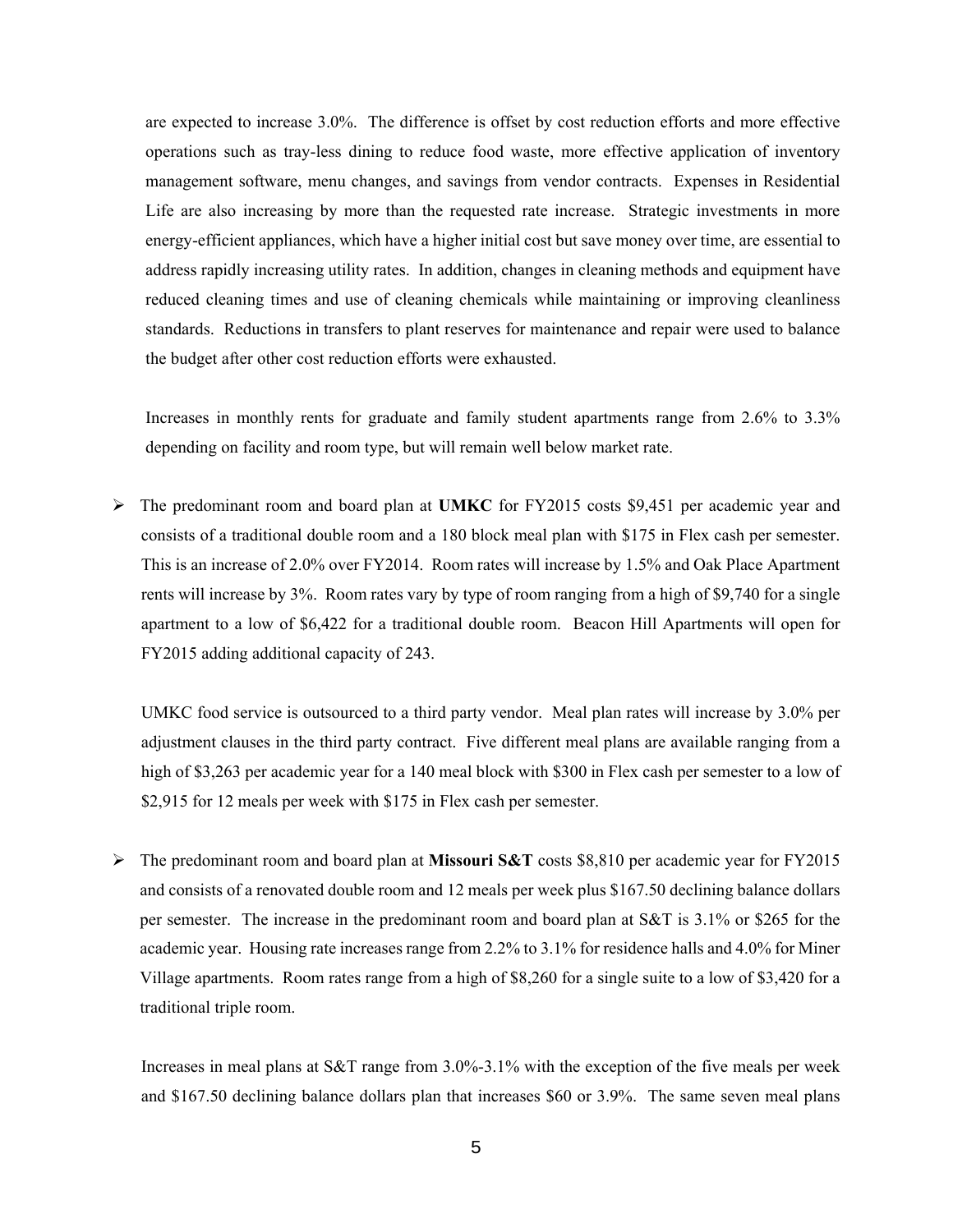will be available in FY2015 and range from a high of \$3,450 per academic year for 19 meals per week and \$70 declining balance per semester to a low of \$1,590 for five meals per week with \$167.50 declining balance per semester. Missouri S&T uses a third party vendor for dining services and rate increases reflect the inflationary adjustments required in the contract.

 The predominant plan consists of a single room in Oak Hall and a 100 block meal plan plus \$350 Housing and dining rates at **UMSL** will increase at the rate of inflation or 1.5% on average. The predominant room and board plan for FY2015 will increase \$148 and costs \$9,788 per academic year. declining balance dollars per semester.

 Housing rates will increase by 1.5% for FY2015. Housing options range from a high of \$6,590 for a single room in Oak Hall to a low of \$4,450 for a small single room in Villa Hall, which is primarily reserved for Optometry and older students.

 UMSL's meal plans are contracted with a third party food service provider. Four meal plans are offered per semester to a high of \$3,680 for a 200 meal block with a \$150 declining balance per semester. Meal and range from a low of \$3,198 per academic year for a 100 meal block with a \$350 declining balance plan costs will increase 1.5% per the inflationary clauses in the contract and campus negotiations.

### **Family Housing**

 The increases in rates for family student housing are 2.8% to 3.3% at MU, 2.9% to 3.3% at S&T and 0.0% to 1.2% at UMSL for the FY2015 academic year. UMKC does not offer family housing.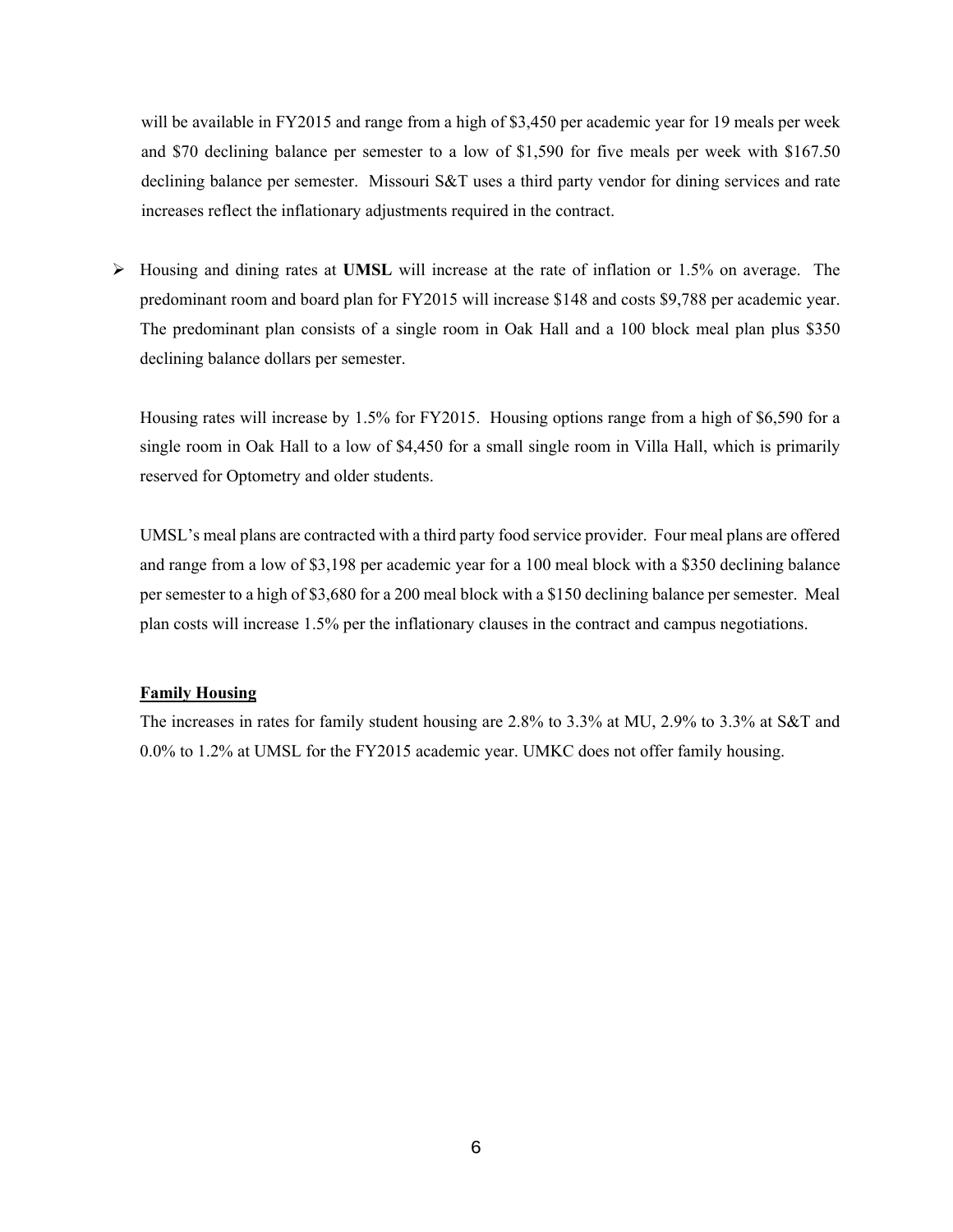|                                                                  | MU      |         |           |         |  |
|------------------------------------------------------------------|---------|---------|-----------|---------|--|
| <b>Room and Board Plans</b>                                      |         |         | Increase/ | Percent |  |
| <b>Academic Year - 2 Semesters</b>                               | FY2014  | FY2015  | Decrease  | Change  |  |
| <b>Predominant Plan</b>                                          |         |         |           |         |  |
| Room and Board                                                   | \$8,780 | \$9,070 | \$290     | 3.3%    |  |
| Renovated traditional double room                                | 5,750   | 5,980   | 230       | 4.0%    |  |
| 225 Meal Block per semester                                      | 3,030   | 3,090   | 60        | 2.0%    |  |
| <b>Meal Plans Options</b>                                        |         |         |           |         |  |
| Regular Academic Year (Two Semesters)                            |         |         |           |         |  |
| 275 Meal Block per semester                                      | \$3,450 | \$3,520 | \$70      | 2.0%    |  |
| 225 Meal Block per semester                                      | 3,030   | 3,090   | 60        | 2.0%    |  |
| 175 Meal Block per semester                                      | 2,610   | 2,660   | 50        | 1.9%    |  |
| 125 Meal Block per semester including \$430<br>prepaid EZ charge | 2,610   | 2,660   | 50        | 1.9%    |  |
| Summer Session (Eight Weeks)                                     |         |         |           |         |  |
| 140 Meal Block per semester                                      | 878     | 896     | 18        | 2.1%    |  |
| 114 Meal Block per semester                                      | 771     | 783     | 12        | 1.6%    |  |
| 88 Meal Block per semester                                       | 664     | 669     | 5         | 0.8%    |  |
| <b>Housing Options*</b>                                          |         |         |           |         |  |
| Regular Academic Year (Two Semesters)                            |         |         |           |         |  |
| Suite Style                                                      |         |         |           |         |  |
| Semi-Suite Single                                                | \$8,310 | \$8,640 | \$330     | 4.0%    |  |
| Single w/bath                                                    | 8,310   | 8,640   | 330       | 4.0%    |  |
| Suite Single                                                     | 8,310   | 8,640   | 330       | 4.0%    |  |
| Single (traditional)                                             | 7,280   | 7,570   | 290       | 4.0%    |  |
| Double                                                           | 6,820   | 7,095   | 275       | 4.0%    |  |
| Double (traditional)                                             | 5,750   | 5,980   | 230       | 4.0%    |  |
| Semi-Suite Double                                                | 6,820   | 7,095   | 275       | 4.0%    |  |
| Suite Double                                                     | 7,285   | 7,575   | 290       | 4.0%    |  |
| <b>Extended Campus</b>                                           | 6,315   | 6,570   | 255       | 4.0%    |  |
| <b>Renovated Traditional</b>                                     |         |         |           |         |  |
| Single                                                           | \$7,280 | \$7,570 | \$290     | 4.0%    |  |
| Double                                                           | 5,750   | 5,980   | 230       | 4.0%    |  |
| <b>Unrenovated Traditional</b>                                   |         |         |           |         |  |
| Single (Jones, Lathrop, Laws)                                    | 6,160   | 6,405   | 245       | 4.0%    |  |
| Double (Jones, Lathrop, Laws)                                    | 4,625   | 4,810   | 185       | 4.0%    |  |

 **Table 2a. University of Missouri - Columbia, Proposed Changes in Housing Contracts Effective Beginning with the 2014 Summer Session** 

\* Rooms open over breaks cost \$235 more per year.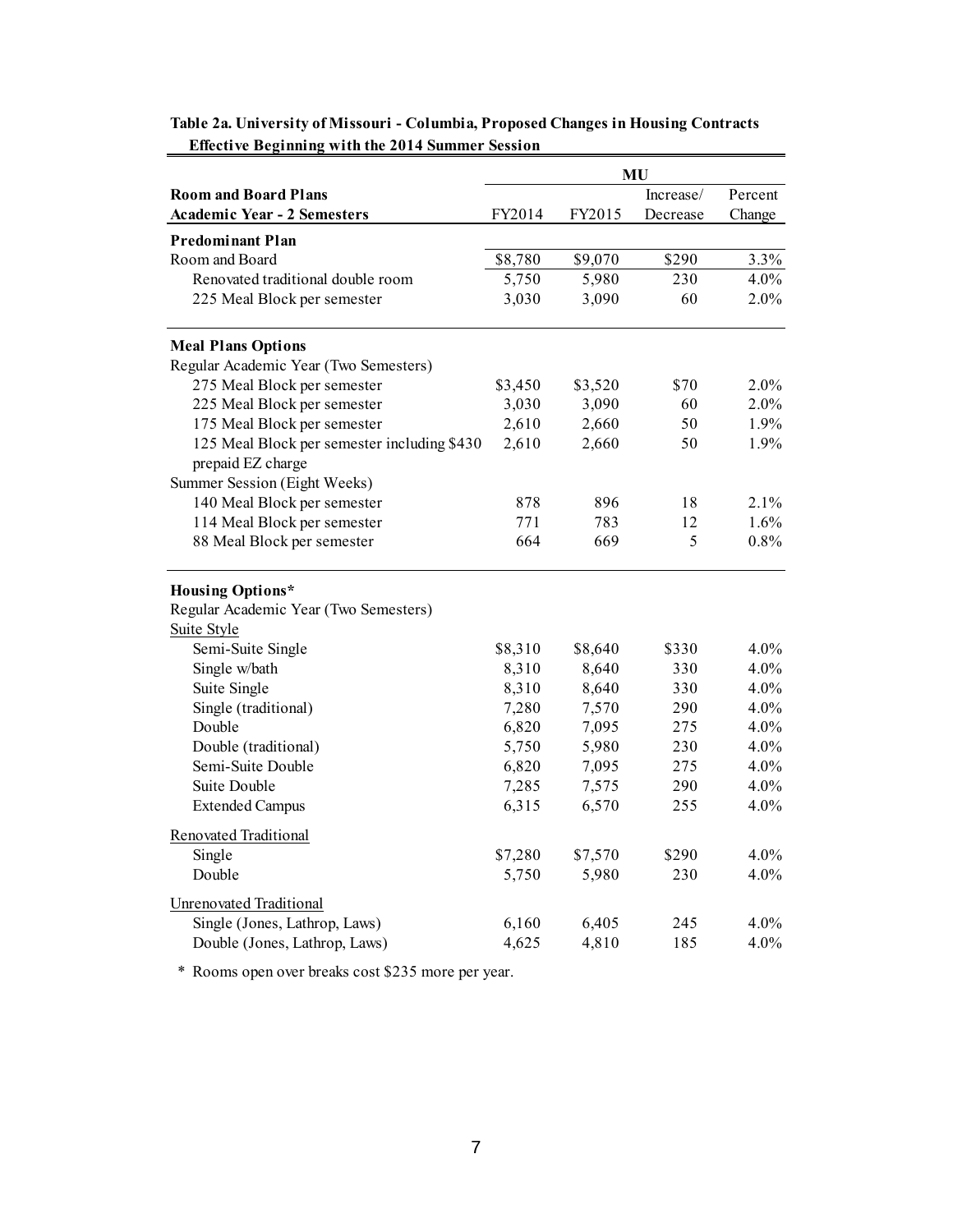|                                           | MU      |         |           |         |  |
|-------------------------------------------|---------|---------|-----------|---------|--|
| <b>Room and Board Plans (continued)</b>   |         |         | Increase/ | Percent |  |
| <b>Summer Session (Eight Weeks)</b>       | FY2014  | FY2015  | Decrease  | Change  |  |
|                                           |         |         |           |         |  |
| Single                                    | \$1,495 | \$1,555 | \$60      | 4.0%    |  |
| Double                                    | 1,065   | 1,105   | 40        | 3.8%    |  |
|                                           |         |         |           |         |  |
|                                           |         |         | Increase/ | Percent |  |
| <b>Family Student Housing (Per Month)</b> | FY2014  | FY2015  | Decrease  | Change  |  |
| University Heights and University Village |         |         |           |         |  |
| 1 Bedroom (Basic)                         | \$426   | \$440   | \$14      | 3.3%    |  |
| 2 Bedroom (Basic)                         | 504     | 520     | 16        | 3.2%    |  |
| 2 Bedroom (Renov.)                        | 588     | 605     | 17        | 2.9%    |  |
| 2 Bedroom (Enlarged)                      | 614     | 630     | 16        | 2.6%    |  |
| Manor House Apartments                    |         |         |           |         |  |
| 1 Bedroom Efficiency                      | \$489   | \$505   | \$16      | 3.3%    |  |
| 1 Bedroom                                 | 572     | 590     | 18        | 3.1%    |  |
| 2 Bedroom                                 | 697     | 720     | 23        | 3.3%    |  |
| Tara Apartments                           |         |         |           |         |  |
| 1 Bedroom (Basic)                         | \$530   | \$545   | \$15      | 2.8%    |  |
| 1 Bedroom (Basic with Laundry)            | 562     | 580     | 18        | 3.2%    |  |
| 2 Bedroom (Basic)                         | 567     | 585     | 18        | $3.2\%$ |  |
| 2 Bedroom (Basic with Laundry)            | 582     | 600     | 18        | 3.1%    |  |
| 2 Bedroom (Large)                         | 603     | 620     | 17        | 2.8%    |  |
| 2 Bedroom (Large with Laundry)            | 640     | 660     | 20        | 3.1%    |  |

#### **MU Changes in Housing Contracts (continued)**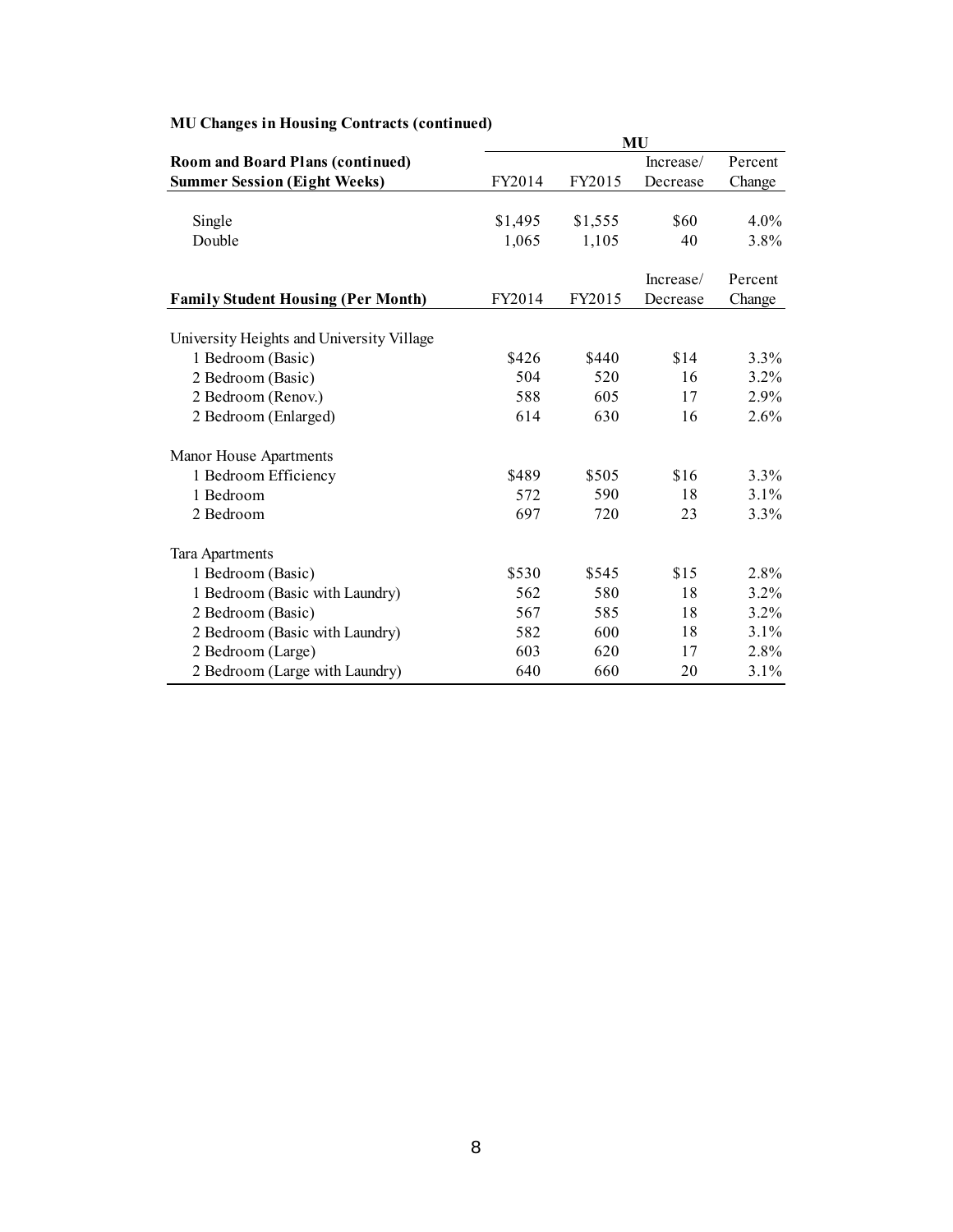| <b>Room and Board Plans</b>                       |         |         | Increase/ | Percent |
|---------------------------------------------------|---------|---------|-----------|---------|
| <b>Academic Year - 2 Semesters</b>                | FY2014  | FY2015  | Decrease  | Change  |
| <b>Predominant Plan</b>                           |         |         |           |         |
| Room and Board                                    | \$9,267 | \$9,450 | \$183     | $2.0\%$ |
| Traditional Double - A/C                          | \$6,327 | \$6,422 | 95        | $1.5\%$ |
| Meal Plan Block 180 Meal w/\$175 Flex per sem     | 2,940   | 3,028   | 88        | $3.0\%$ |
| <b>Meal Plans Defined</b>                         |         |         |           |         |
| Meal Plan $1 - 15$ meal - $w\sqrt{3125}$ Flex/sem | \$2,957 | \$3,046 | \$89      | $3.0\%$ |
| Meal Plan $2 - 12$ meal - w/\$175 Flex/sem        | 2,830   | 2,915   | 85        | $3.0\%$ |
| Meal Plan 3 - 180 Block Meal w/ \$175 Flex/sem    | 2,940   | 3,028   | 88        | $3.0\%$ |
| Meal Plan 4 - 160 Block Meal w/\$200 Flex/sem     | 2,940   | 3,028   | 88        | $3.0\%$ |
| Meal Plan 5 - 140 Block Meal w/\$300 Flex/sem     | 3,168   | 3.263   | 95        | $3.0\%$ |

# **Table 2b. University of Missouri - Kansas City, Proposed Changes in Housing Contracts**

 **Effective Beginning with the 2014 Summer Session** 

#### **Housing Options - Regular Academic Year (Two Semesters)**

| \$6,327 | \$6,422      | \$95  | $1.5\%$ |
|---------|--------------|-------|---------|
| 8,007   | 8,127        | 120   | 1.5%    |
| 7,832   | 7,949        | 117   | 1.5%    |
|         |              |       |         |
|         | \$6,422      | \$95  | 1.5%    |
| 8,007   | 8,127        | 120   | 1.5%    |
| 7,832   | 7,949        | 117   | 1.5%    |
|         |              |       |         |
| \$7,375 | \$7,596      | \$221 | 3.0%    |
| 8,560   | 8,817        | 257   | 3.0%    |
| 9,445   | 9,728        | 283   | 3.0%    |
|         |              |       |         |
|         | \$7,740      |       |         |
|         | 8820         |       |         |
|         | 9740         |       |         |
|         |              |       |         |
|         |              |       |         |
| \$1,745 | \$1,771      | \$26  | 1.5%    |
| 1,424   | 1,445        | 21    | 1.5%    |
|         |              |       |         |
| \$1,745 | \$1,771      | \$26  | 1.5%    |
| 1,424   | 1,445        | 21    | 1.5%    |
|         |              |       |         |
| \$1,432 | \$1,475      | \$43  | 3.0%    |
| 1,662   | 1,712        | 50    | 3.0%    |
| 1,854   | 1,910        | 56    | 3.0%    |
|         | \$6,327<br>9 |       |         |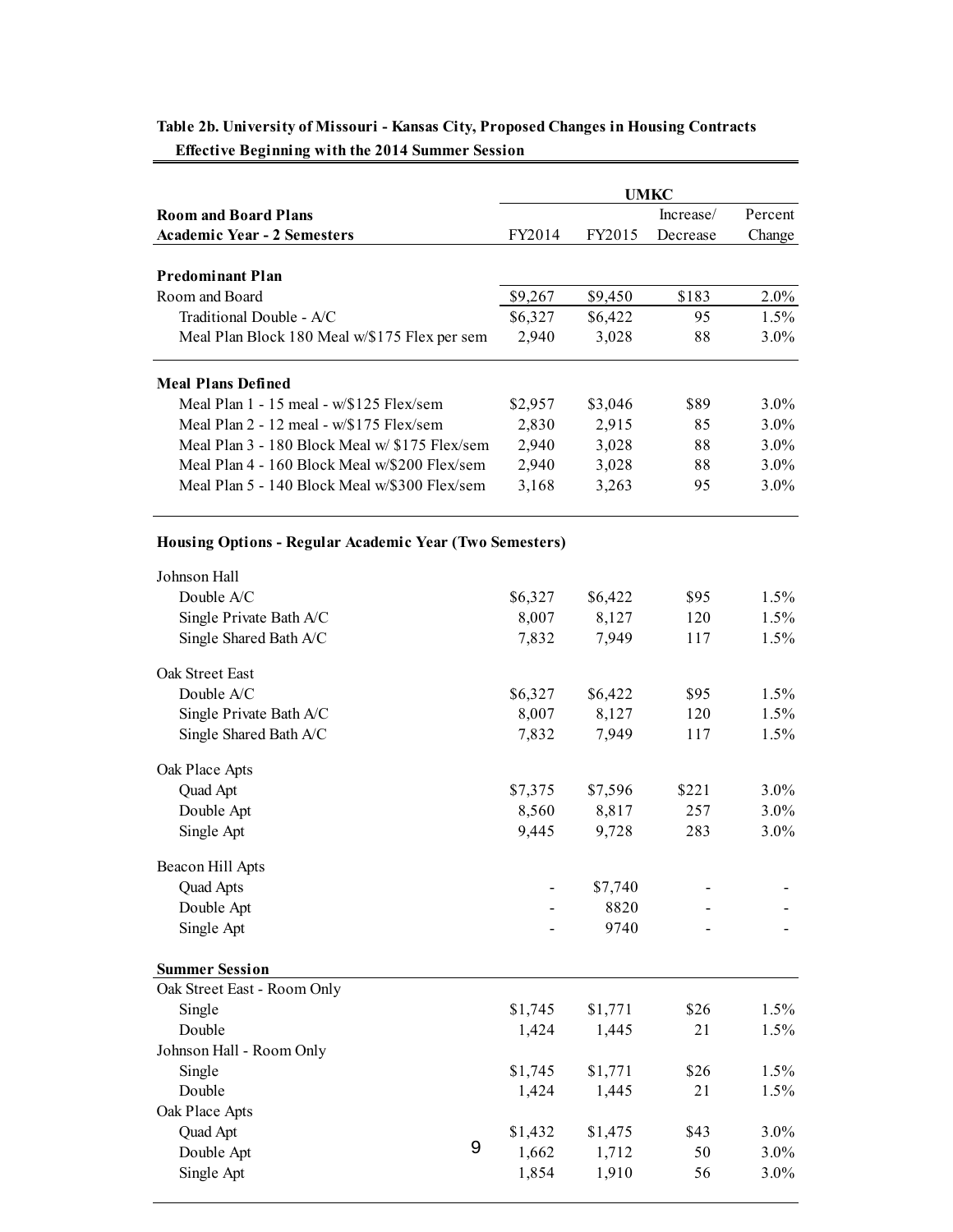|                                                         | Missouri S&T |                  |              |         |
|---------------------------------------------------------|--------------|------------------|--------------|---------|
| <b>Room and Board Rates</b>                             |              |                  | Increase/    | Percent |
| <b>Academic Year - 2 Semesters</b>                      | FY2014       | FY2015           | Decrease     | Change  |
|                                                         |              |                  |              |         |
| <b>Predominant Plan</b><br>Room and Board               | \$8,545      |                  | \$265        | 3.1%    |
| Thomas Jefferson North Renovated Double                 | 5,795        | \$8,810<br>5,975 | 180          | 3.1%    |
| Meal Plan 5 - 15 Meals + \$335 DB                       |              |                  |              |         |
|                                                         | 2,750        | 2,835            | 85           | $3.1\%$ |
| <b>Meal Plans Defined</b>                               |              |                  |              |         |
| Meal Plan 1 Dec Bal Dollars                             | \$2,635      | \$2,715          | \$80         | $3.0\%$ |
| Meal Plan 2 300 Meal Block +\$220 DB                    | 2,980        | 3,070            | 90           | $3.0\%$ |
| Meal Plan $3\,19$ Meals/Wk + $$140$ DB                  | 3,350        | 3,450            | 100          | $3.0\%$ |
| Meal Plan 4 15 Meals/Wk + \$145 DB                      | 2,800        | 2,885            | 85           | $3.0\%$ |
| Meal Plan 5 12 Meals/Wk + $$335$ DB                     | 2,750        | 2,835            | 85           | 3.1%    |
| Meal Plan $6\;10$ Meals/Wk + \$450 DB                   | 2,750        | 2,835            | 85           | 3.1%    |
| Meal Plan $7\,5$ Meals/Wk + $$335DB$                    | 1,530        | 1,590            | 60           | 3.9%    |
|                                                         |              |                  |              |         |
| Housing Options - Regular Academic Year (Two Semesters) |              |                  |              |         |
| Quadrangle Rooms                                        |              |                  |              |         |
| Triple                                                  | \$3,320      | \$3,420          | \$100        | $3.0\%$ |
| Double                                                  | 4,815        | 4,960            | 145          | $3.0\%$ |
| Single                                                  | 6,050        | 6,230            | 180          | $3.0\%$ |
| Farrar Hall Co-op                                       |              |                  |              |         |
| Double                                                  | \$5,890      | \$6,065          | \$175        | $3.0\%$ |
| Single                                                  | 7,265        | 7,485            | 220          | $3.0\%$ |
| Residential College Suites                              |              |                  |              |         |
| Double                                                  | \$6,760      | \$6,910          | \$150        | $2.2\%$ |
| Single                                                  | 8,030        | 8,260            | 230          | 2.9%    |
| Single in Triple Suite                                  | 7,400        | 7,565            | 165          | $2.2\%$ |
| Thomas Jefferson North                                  |              |                  |              |         |
| Double Room                                             | \$5,795      | \$5,975          | \$180        | 3.1%    |
| Single Room                                             | 7,145        | 7,360            | 215          | 3.0%    |
| Thomas Jefferson South                                  |              |                  |              |         |
| Double Room                                             |              |                  |              | $3.0\%$ |
|                                                         | \$5,915      | \$6,090<br>6,300 | \$175<br>185 |         |
| Large Double Room                                       | 6,115        |                  |              | $3.0\%$ |
| Single Room                                             | 7,275        | 7,495            | 220          | $3.0\%$ |
| Miner Village Apartments                                |              |                  |              |         |
| 4 Bedroom Apartments                                    | \$6,550      | \$6,810          | \$260        | $4.0\%$ |
| 2 Bedroom Apartments                                    | 7,050        | 7,330            | 280          | 4.0%    |

 **Table 2c. Missouri University of Science and Technology, Proposed Changes in Housing Contracts Effective Beginning with the 2014 Summer Session** 

Note: Rates include a \$75 fee for internet services billed seperately from housing contracts.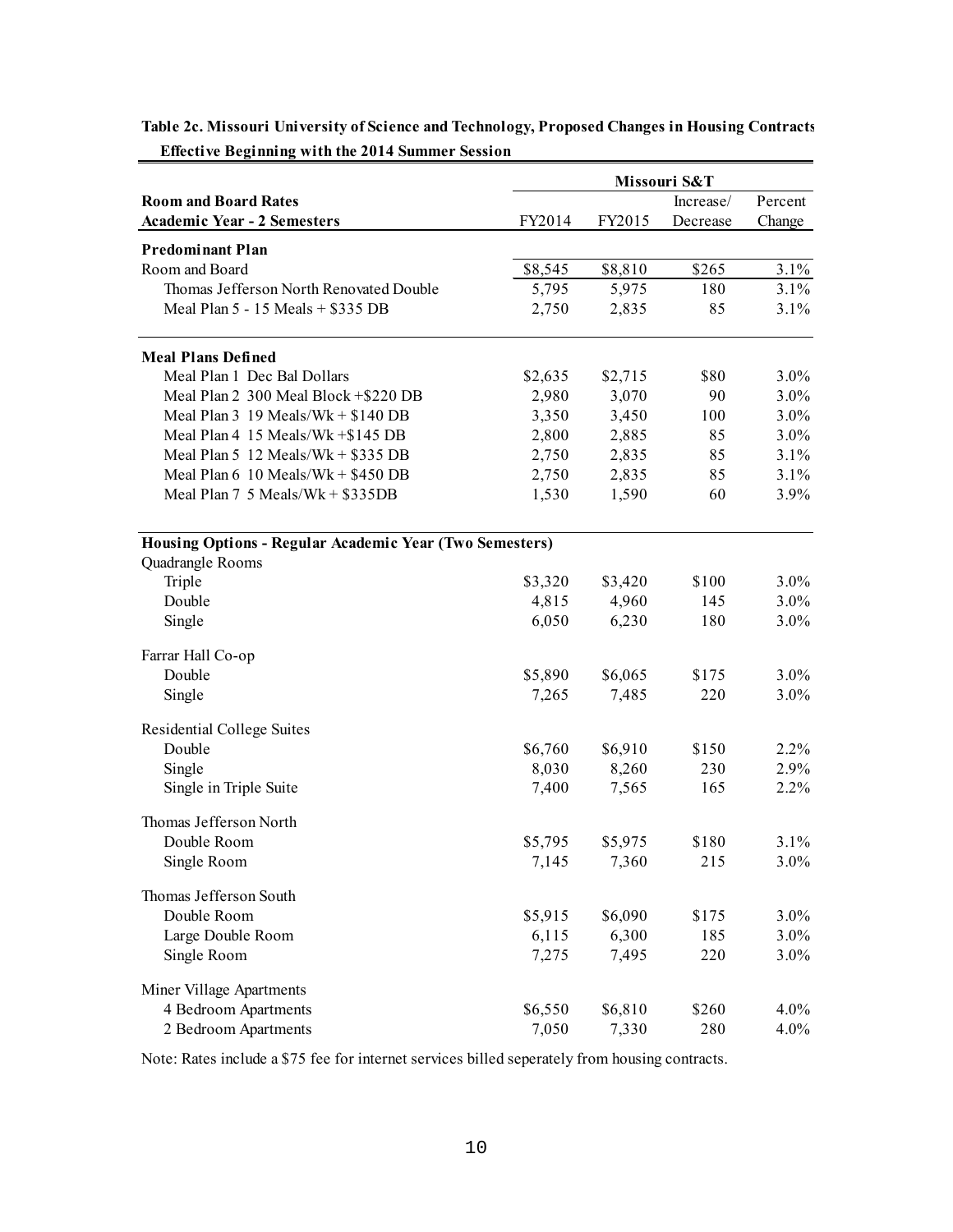|  |  | Missouri S&T Changes in Housing Contracts (continued) |
|--|--|-------------------------------------------------------|
|  |  |                                                       |

|                                                     |         |         | Missouri S&T |         |
|-----------------------------------------------------|---------|---------|--------------|---------|
|                                                     |         |         | Increase/    | Percent |
| <b>Summer Session-Combined Room and Board Rates</b> | FY2014  | FY2015  | Decrease     | Change  |
| Thomas Jefferson--full meals                        |         |         |              |         |
| Double                                              | \$1,610 | \$1,660 | \$50         | $3.1\%$ |
| Single                                              | 1.815   | 1.870   | 55           | $3.0\%$ |
| Thomas Jefferson--partial meals                     |         |         |              |         |
| Double                                              | \$1,510 | \$1,555 | \$45         | $3.0\%$ |
| Single                                              | 1.715   | 1.765   | 50           | $2.9\%$ |

| <b>Family Student Housing (Per Month)</b> | FY2014 | FY2015 | Increase/<br>Decrease | Percent<br>Change |
|-------------------------------------------|--------|--------|-----------------------|-------------------|
|                                           |        |        |                       |                   |
| 2 Bedroom (Basic)                         | \$665  | \$685  | \$20                  | $3.0\%$           |
| 2 Bedroom (Furnished)                     | 760    | 785    | 25                    | $3.3\%$           |
| Murry (Furnished)                         | 840    | 865    | 25                    | $3.0\%$           |
| Murry (Furnished Plus)                    | 855    | 880    | 25                    | $2.9\%$           |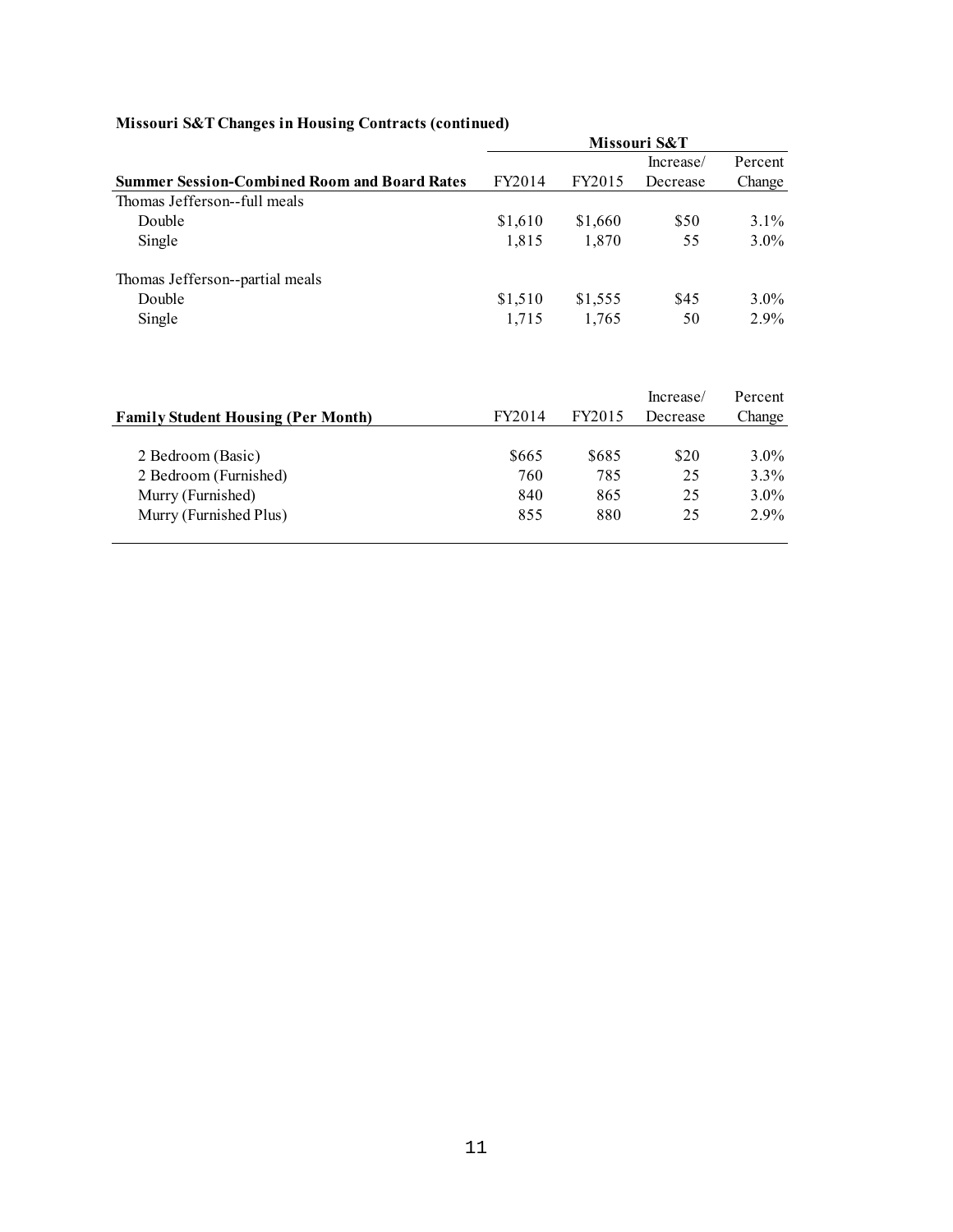|                                                         | <b>UMSL</b> |         |             |         |  |
|---------------------------------------------------------|-------------|---------|-------------|---------|--|
| <b>Room and Board Plans</b>                             |             |         | Increase/   | Percent |  |
| <b>Academic Year - 2 Semesters</b>                      | FY2014      | FY2015  | Decrease    | Change  |  |
| <b>Predominant Plan</b>                                 |             |         |             |         |  |
| Room and Board                                          | \$9,640     | \$9,788 | \$148       | 1.5%    |  |
| Oak Single Room                                         | 6,490       | 6,590   | 100         | 1.5%    |  |
| 100 Block Meals - \$350 declining balance/sem           | 3,150       | 3,198   | 48          | 1.5%    |  |
| <b>Meal Plans Defined</b>                               |             |         |             |         |  |
| 100 Block Meals - DBD \$350/sem                         | \$3,150     | \$3,198 | \$48        | 1.5%    |  |
| 150 Block Meals - DBD \$250/sem                         | \$3,530     | \$3,580 | \$50        | 1.4%    |  |
| 200 Block Meals - DBD \$150/sem                         | \$3,630     | \$3,680 | \$50        | 1.4%    |  |
| All Declining Balance Dollars (DBD)                     | \$3,300     | \$3,350 | \$50        | 1.5%    |  |
| Housing Options - Regular Academic Year (Two Semesters) |             |         |             |         |  |
|                                                         |             |         |             |         |  |
| Oak Hall                                                |             |         |             |         |  |
| Double Room                                             | \$5,200     | \$5,280 | \$80        | 1.5%    |  |
| Single Room                                             | 6,490       | 6,590   | 100         | 1.5%    |  |
| Villa Hall                                              |             |         |             |         |  |
| Double Room                                             | \$4,048     |         | (1)         |         |  |
| Shared Full Bath                                        | 4,294       |         |             |         |  |
| Private Full Bath                                       | 4,404       |         |             |         |  |
| Small Single Room                                       | \$4,384     | \$4,450 | \$66        | 1.5%    |  |
| Private Full Bath                                       | 4,670       | 4,740   | 70          | 1.5%    |  |
| Private Half Bath                                       | 4,554       | 4,620   | 66          | 1.4%    |  |
| Standard Single Room                                    | \$5,310     | \$5,390 | \$80        | 1.5%    |  |
| Shared Half Bath                                        | 5,395       | 5,470   | 75          | 1.4%    |  |
| Shared Full Bath                                        | 5,445       | 5,520   | 75          | 1.4%    |  |
| Private Half Bath                                       | 5,480       | 5,560   | 80          | 1.5%    |  |
| Private Full Bath                                       | 5,580       | 5,660   | 80          | 1.4%    |  |
| Super Single Room                                       | \$5,766     | \$5,850 | \$84        | 1.5%    |  |
| Shared Half Bath                                        | 5,850       | 5,940   | 90          | 1.5%    |  |
| Private Full Bath                                       | 6,030       | 6,120   | 90          | 1.5%    |  |
| Shared Full Bath                                        | 5,920       | 6,008   | 88          | 1.5%    |  |
| Villa Honors & Optometry only                           | \$4,450     | \$4,510 | \$60<br>(2) | 1.3%    |  |

#### **Table 2d. University of Missouri - St. Louis, Proposed Changes in Housing Contracts Effective Beginning with the 2014 Summer Session**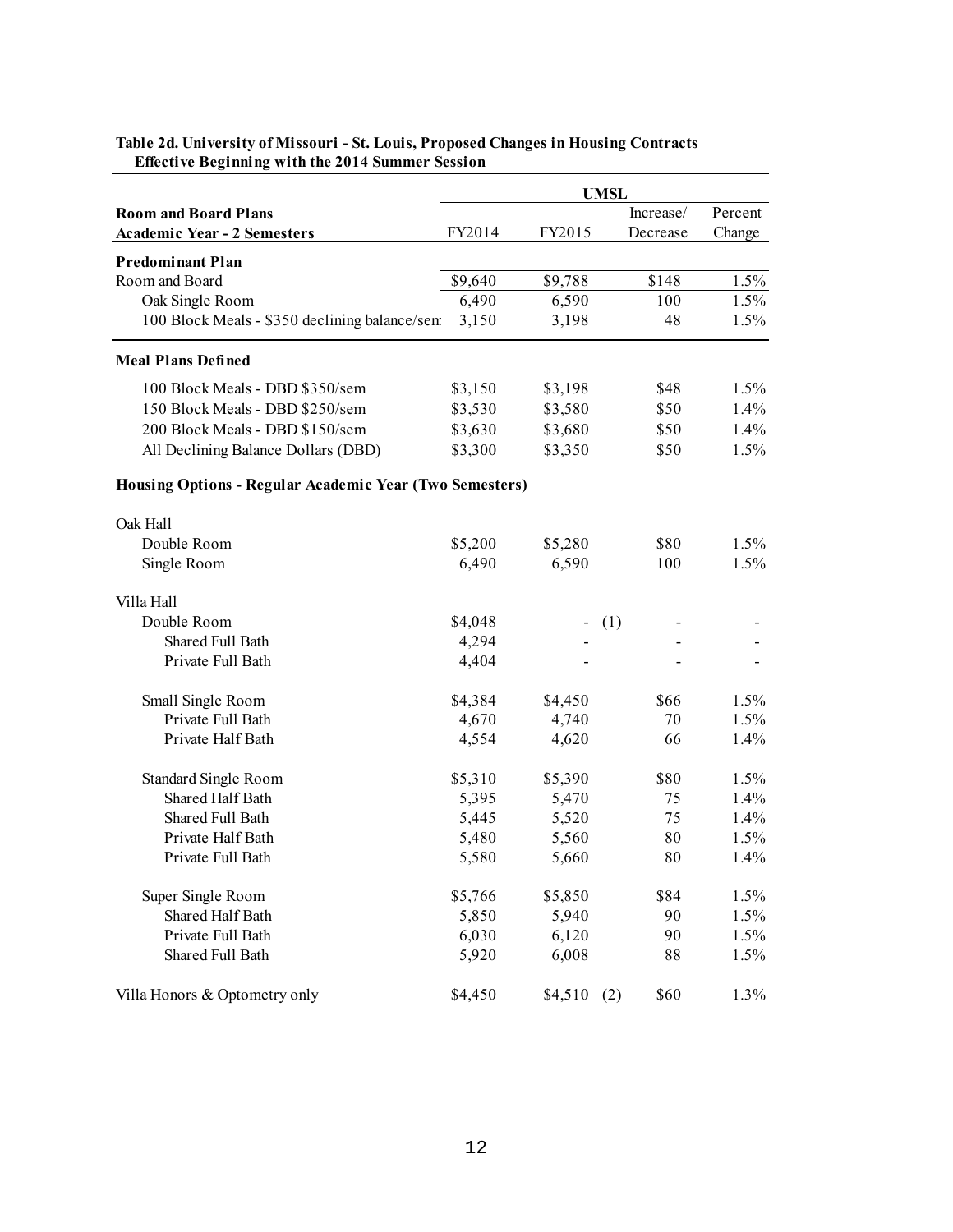|                                              |         |         | <b>UMSL</b> |           |         |
|----------------------------------------------|---------|---------|-------------|-----------|---------|
|                                              |         |         |             | Increase/ | Percent |
| <b>Summer Session - Room Only</b>            | FY2014  | FY2015  |             | Decrease  | Change  |
| Oak Hall Double Room                         | \$1,975 | \$2,005 |             | \$30      | $1.5\%$ |
| Oak Hall Single Room                         | 2,465   | 2,500   |             | 35        | 1.4%    |
| Small Single Room                            | 1,646   | 1,670   |             | 24        | $1.5\%$ |
| Private Half Bath                            |         | 1,755   | (3)         | 1,755     |         |
| Standard Single Room                         | 1,990   | 2,020   |             | 30        | $1.5\%$ |
| Shared Half Bath                             |         | 2,060   | (3)         | 2,060     |         |
| Shared Full Bath                             |         | 2,090   | (3)         | 2,090     |         |
| Private Full Bath                            |         | 2,155   | (3)         | 2,155     |         |
| Super Single Room                            | 2,160   | 2,190   |             | 30        | $1.4\%$ |
| Shared Half Bath                             |         | 2,240   | (3)         | 2,240     |         |
|                                              |         |         | <b>UMSL</b> |           |         |
|                                              |         |         |             | Increase/ | Percent |
| <b>Family Student Housing (Per Month)</b>    | FY2014  | FY2015  |             | Decrease  | Change  |
| Mansion Hill 1 Bedroom                       | \$640   | \$645   |             | \$5       | $0.8\%$ |
| Mansion Hill 2 Bedroom                       | 830     | 840     |             | 10        | $1.2\%$ |
| Mansion Hill Dept & Student Leader 1 Bedroom |         | 545     | (4)         |           |         |
| Mansion Hill Dept & Student Leader 2 Bedroom |         | 740     | (4)         |           |         |
| Mansion Hill Efficiency Unit                 | 555     | 555     |             | $\theta$  | $0.0\%$ |
| Mansion Hill Loft Unit                       | 640     | 645     |             | 5         | $0.8\%$ |

#### **UM - St. Louis Changes in Housing Contracts (continued)**

Notes:

(1) Villa Hall double room type will not be an available room option.

 (2) Villa North Honors only option is being converted to the Villa Honors & Optometry housing option.

 (3) Room types being added for FY2015 as available room options during the summer semester. Rates are consistent with the various bath options during the fall and spring semesters.

(4) FY2015 represents new apartment housing options for student leaders.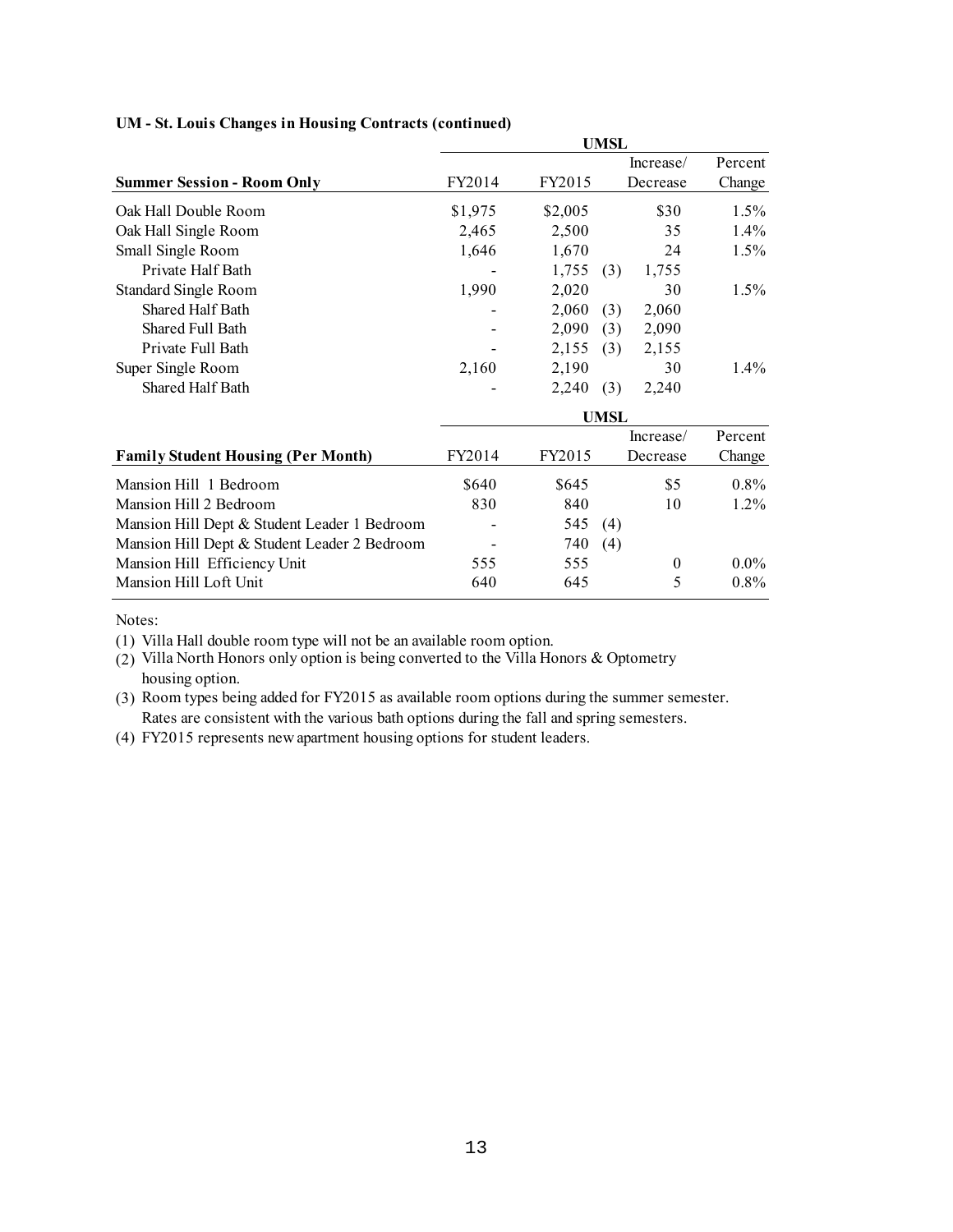### **Capacity and Occupancy**

 Residence hall capacity is planned to decrease by 3.5% or 364 beds for fiscal year 2015 due to residence halls under renovation or being closed. **MU** has 49less beds for FY2015, **S&T** has 315 less beds due to the closing of Quad Complex buildings, **UMKC** and **UMSL** has no change in their capacity. The combined campus changes bring the capacity to 9,905 beds. Detailed below is the anticipated residence hall occupancy for fiscal year 2015.

|                                      | MU      | UMKC S&T |           | UMSL Total        |         |
|--------------------------------------|---------|----------|-----------|-------------------|---------|
| Residence Hall Occupancy             | 6.650   |          | 849 1.723 | 399               | 9.621   |
| Percent of Capacity                  | 98.2%   |          |           | 96.0% 96.6% 85.4% | 97.1%   |
| Change in Occupancy Rate from FY2014 | $4.1\%$ | $1.9\%$  |           | $0.9\% -5.5\%$    | $2.9\%$ |

The apartment capacity is planned to increase by 19.8% from FY2014 and the occupancy rates are anticipated to increase by 13.6% for FY2015. Expected occupancy rates at MU, UMKC, S&T, and UMSL are 99.3%, 87.7%, 96.6% and 92.1%, respectively.

#### **Financial Plans**

 transfers for FY2015. Expenditure drivers include a 6.1% increase in compensation due to a combination of a 3% merit pool and a 1% increase in the flat benefit rate, funding to fill several open positions and new connectivity in the remainder of the residence hall, increased cost to lease Extended Campus rooms, and costs for paper goods related to the opening of Sabai and the expansion of Plaza. Mandatory transfers Tables 3 – 3d present the housing system financial plans for the system in total and each campus. **MU's** financial plan shows a balanced budget plan with a 5.5% increase in revenues and expenditures & required positions. . Cost of goods sold is projected to increase by 3.5% due to a number of factors including food cost, the percent participation in meal plans and the number of meals served. Utilities will increase 11% due to an expected rate increase of 8% as well as the opening of the Sabai Dining hall that is closed in FY2014 for renovation. Other factors for increased expenditures include providing wireless internet increase of \$17.8 million or 9.8% is due to additional debt payments related to Johnston, Wolpers, and Virginia Avenue South as part of the Residential Life Master Plan. Reductions in transfers to support the FIGS program and to the plant reserves for maintenance and repair were used to balance the budget and keep rates affordable after other cost reduction efforts were exhausted.

**UMKC's** financial plans show an increase in revenues of 22.4% or approximately \$2.2 million which is mainly due to the addition of Beacon Hill Apartment Building. The expenditures increase of 26.6%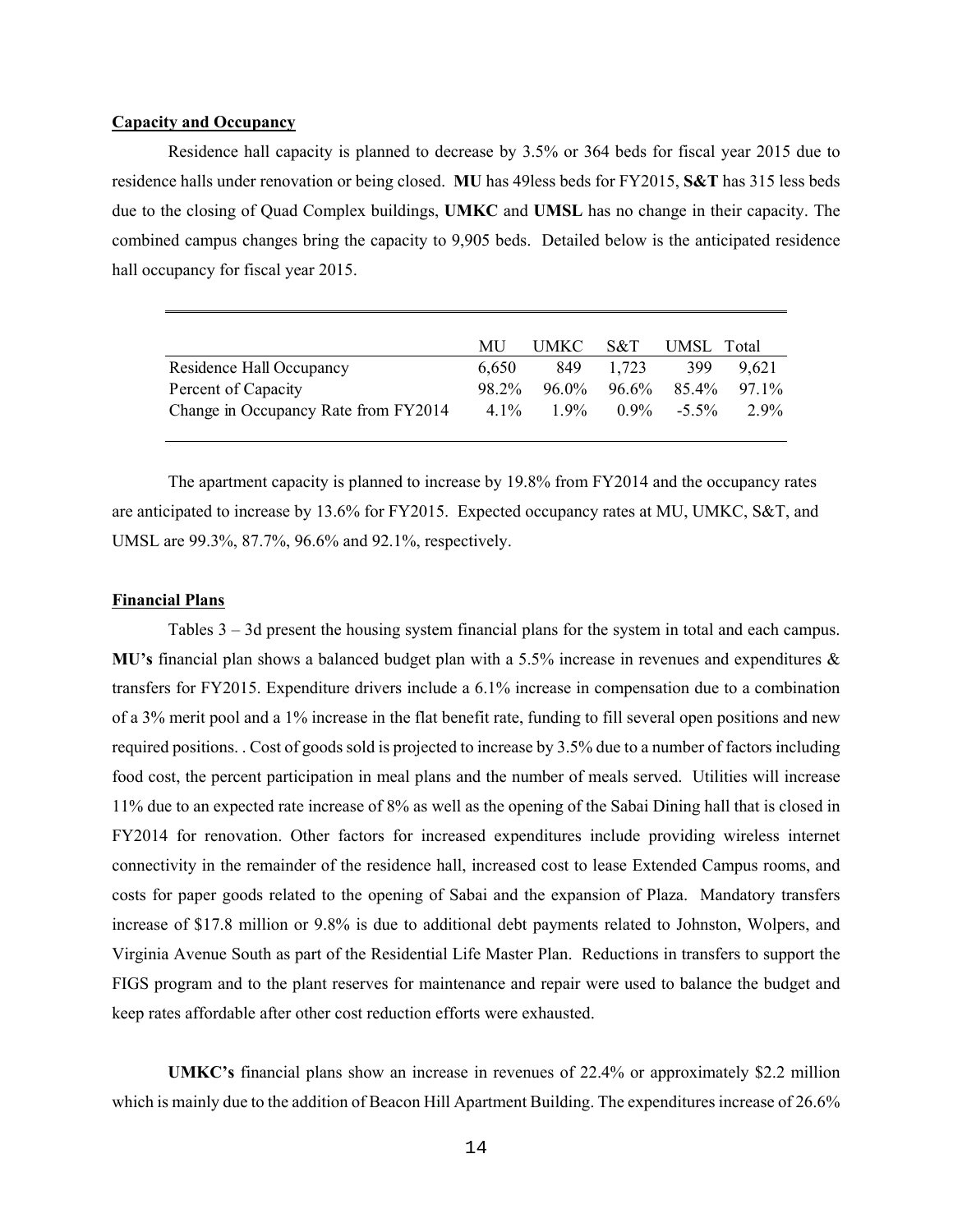personnel and in-kind benefits for resident hall assessments as well as an increase in the flat benefit rate. The utilities increase is due to the combination of a 14% increase in water, a 10% increase in gas, a 10% is driven by increases in compensation (18.8%) and utilities (47%). Compensation includes additional increase in electricity, a 3% increase in cable services, and the addition of Beacon Hill Apartment Building.

 **S&T's** housing system revenues decrease by 7.1%. Expenditure decreases total 10.4%. Transfers remain flat for FY2015. The decreases are mainly due to the closings of Rayl Cafeteria and all but one building of the Quad Complex. Total residence hall capacity for FY2015 will decrease to 1,783 beds, a 15% decrease. A portion of student housing is being represented by a leased apartment complex.

 **UMSL's** housing system revenues are anticipated to decrease by 3.3% or \$199,000 due to occupancy rates leveling off after obtaining record rates in FY2014. Total expenditures and transfers will decrease slightly by 0.5%.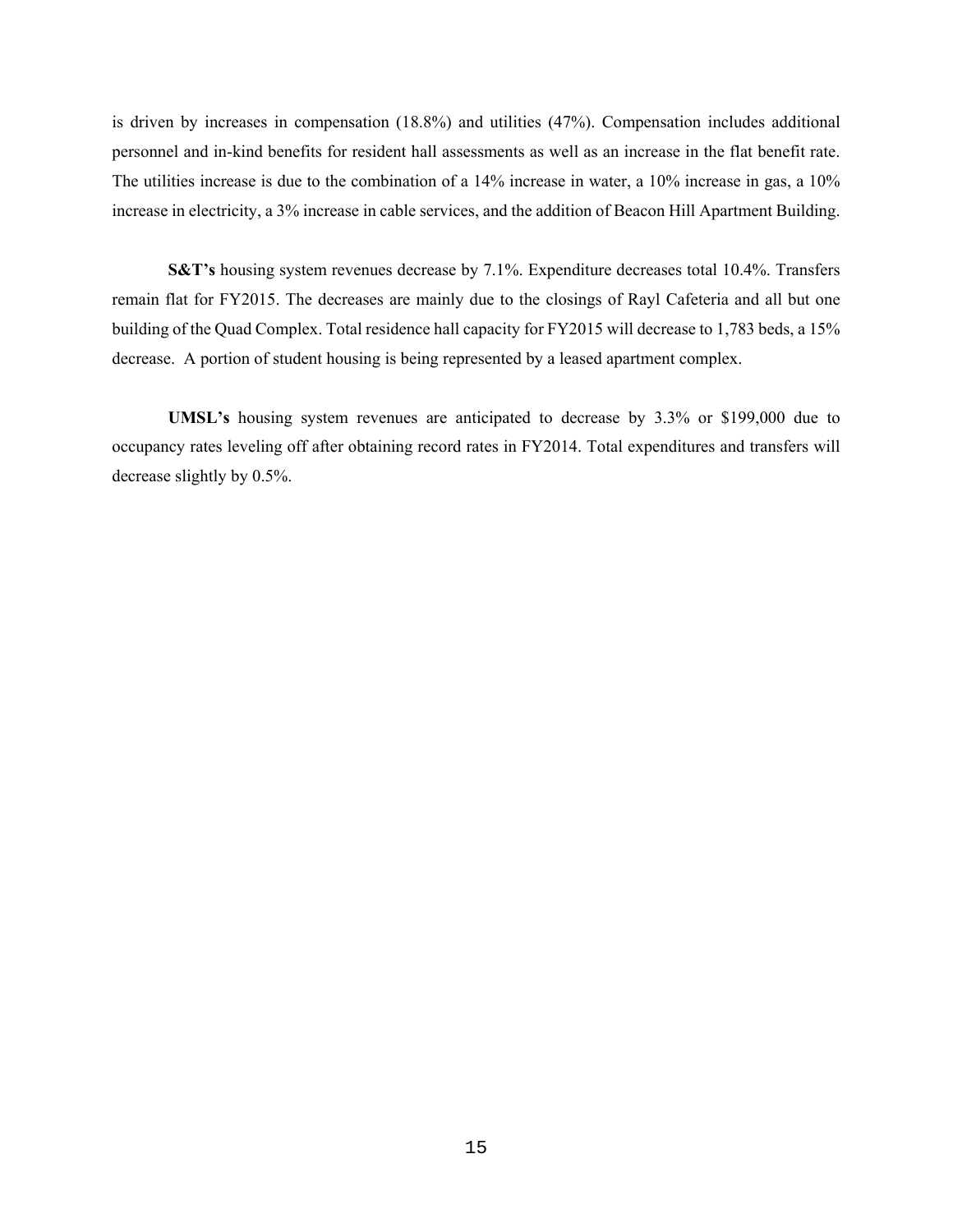## **Table 3. University of Missouri System Total, Housing System Financial Plans**

|                                |               |               |               | FY2015   |
|--------------------------------|---------------|---------------|---------------|----------|
|                                | FY2013        | FY2014        | FY2015        | Percent  |
|                                | Actual        | Estimated     | Planned       | Change   |
| Revenues                       |               |               |               |          |
| <b>Meal Contracts</b>          | \$25,430,646  | \$25,619,672  | \$25,694,122  | 0.3%     |
| Room Contracts                 | 57,561,632    | 59,218,591    | 61,713,812    | 4.2%     |
| <b>Apartment Rental</b>        | 7,706,858     | 7,957,551     | 9,736,180     | 22.4%    |
| Other                          | 13,990,279    | 13,856,854    | 14,250,002    | 2.8%     |
| <b>Total Revenues</b>          | \$104,689,415 | \$106,652,668 | \$111,394,115 | 4.4%     |
| Expenditures & Transfers       |               |               |               |          |
| Salaries & Wages               | \$19,208,658  | \$20,111,222  | \$20,874,110  | 3.8%     |
| <b>Staff Benefits</b>          | 4,818,093     | 5,419,487     | 5,725,564     | 5.6%     |
| In-kind Room & Board           | 1,263,825     | 1,385,973     | 1,593,786     | 15.0%    |
| Subtotal                       | \$25,290,576  | \$26,916,682  | \$28,193,459  | 4.7%     |
| COGS                           | \$9,059,264   | \$9,117,121   | \$9,436,888   | 3.5%     |
| Utilities                      | 8,640,861     | 9,369,011     | 10,378,350    | 10.8%    |
| Repair and Replacement         | 3,908,999     | 4,601,664     | 4,613,223     | 0.3%     |
| Other                          | 19,305,862    | 19,704,709    | 20,085,093    | 1.9%     |
| <b>Total Expenditures</b>      | \$66,205,562  | \$69,709,187  | \$72,707,013  | 4.3%     |
| <b>Mandatory Transfers</b>     | \$24,429,443  | \$26,693,027  | \$28,481,657  | 6.7%     |
| <b>Other Transfers</b>         | 11,445,083    | 6,724,827     | 6,339,710     | $-5.7\%$ |
| Total Expenditures & Transfers | \$102,080,087 | \$103,127,041 | \$107,528,380 | 4.3%     |
| Change in Net Assets           | \$2,609,327   | \$3,525,627   | \$3,865,736   |          |
| Residence Hall Occupancy       | 9,715         | 9,693         | 9,621         | $-0.7%$  |
| Residence Hall Capacity        | 10,147        | 10,269        | 9,905         | $-3.5%$  |
| Percent of Capacity            | 95.7%         | 94.4%         | 97.1%         | 2.9%     |
| <b>Apartment Occupancy</b>     | 1,143         | 1,194         | 1,356         | 13.6%    |
| <b>Apartment Capacity</b>      | 1,220         | 1,236         | 1,481         | 19.8%    |
| Percent of Capacity            | 93.7%         | 96.6%         | 91.6%         | $-5.2\%$ |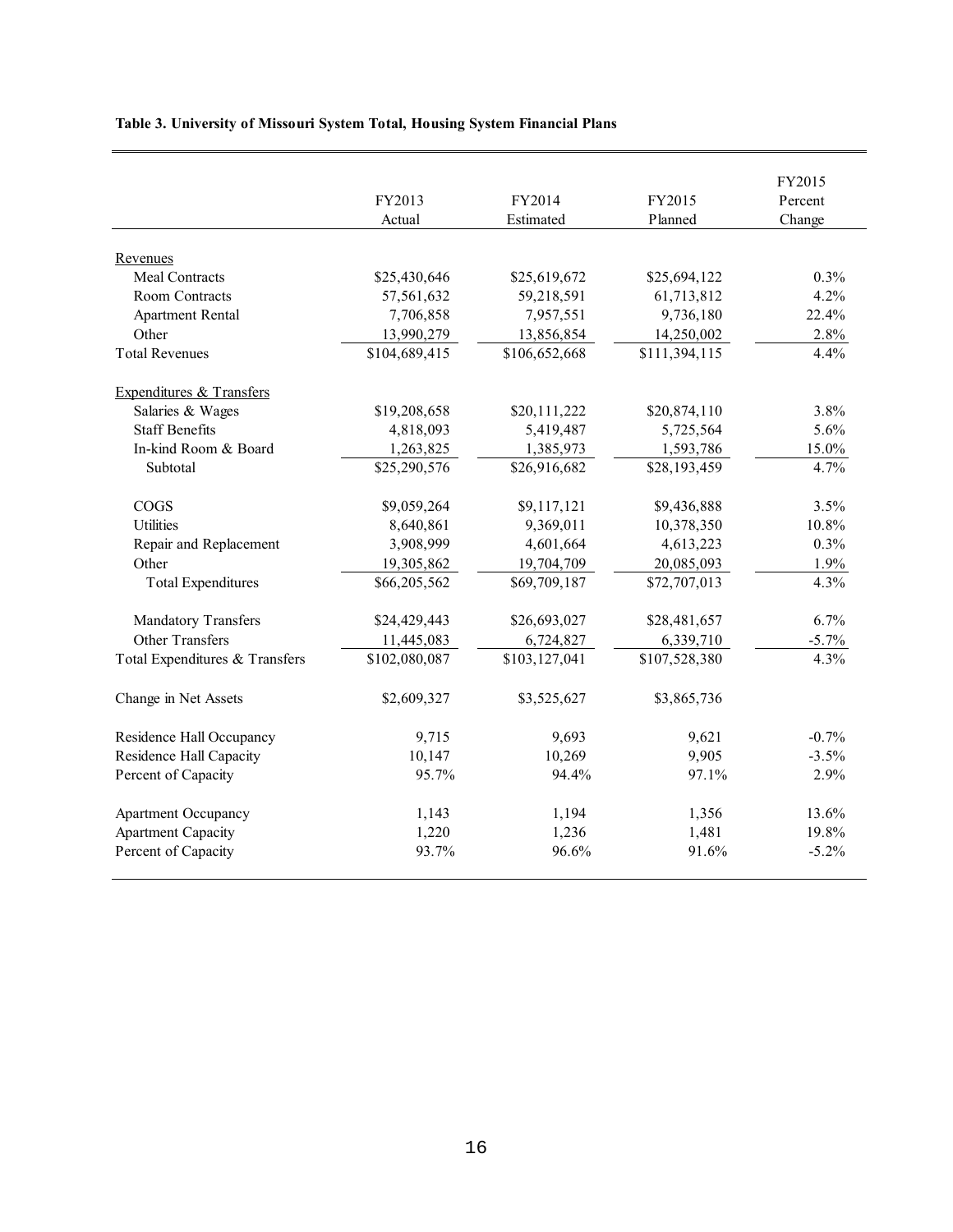| Table 3a. University of Missouri-Columbia, Housing System Financial Plans |  |
|---------------------------------------------------------------------------|--|
|---------------------------------------------------------------------------|--|

|                                | FY2013       | FY2014       | FY2015       | FY2015<br>Percent |
|--------------------------------|--------------|--------------|--------------|-------------------|
|                                | Actual       | Estimated    | Planned      | Change            |
| Revenues                       |              |              |              |                   |
| Meal Contracts (1)             | \$19,503,300 | \$19,003,372 | \$19,666,908 | 3.5%              |
| Room Contracts (2)             | 38,981,959   | 38,962,467   | 42,076,845   | $8.0\%$           |
| Apartment Rental (3)           | 2,599,574    | 2,596,761    | 2,446,965    | $-5.8%$           |
| Other                          | 12,302,168   | 12,327,649   | 12,709,064   | 3.1%              |
| <b>Total Revenues</b>          | \$73,387,001 | \$72,890,249 | \$76,899,782 | 5.5%              |
| Expenditures & Transfers       |              |              |              |                   |
| Salaries & Wages (4)           | \$15,979,675 | \$16,460,132 | \$17,294,459 | 5.1%              |
| Staff Benefits (5)             | 3,954,199    | 4,448,451    | 4,789,391    | 7.7%              |
| In-kind Room & Board (6)       | 998,234      | 1,082,046    | 1,255,062    | 16.0%             |
| Subtotal                       | \$20,932,108 | \$21,990,629 | \$23,338,912 | 6.1%              |
| COGS(7)                        | \$9,059,264  | \$9,117,121  | \$9,436,888  | 3.5%              |
| Utilities (8)                  | 6,026,097    | 6,650,670    | 7,384,908    | 11.0%             |
| Repair and Replacement         | 2,520,340    | 3,024,796    | 2,976,799    | $-1.6%$           |
| Other $(9)$                    | 10,664,942   | 10,841,843   | 11,407,963   | 5.2%              |
| <b>Total Expenditures</b>      | \$49,202,751 | \$51,625,059 | \$54,545,470 | 5.7%              |
| Mandatory Transfers (10)       | \$15,608,645 | \$16,172,762 | \$17,760,433 | 9.8%              |
| Other Transfers (11)           | 8,575,606    | 5,092,427    | 4,593,879    | $-9.8%$           |
| Total Expenditures & Transfers | \$73,387,002 | \$72,890,248 | \$76,899,782 | 5.5%              |
| Change in Net Assets           |              |              |              |                   |
| Residence Hall Occupancy       | 6,685        | 6,430        | 6,650        | 3.4%              |
| Residence Hall Capacity        | 6,743        | 6,820        | 6,771        | $-0.7%$           |
| Percent of Capacity            | 99.1%        | 94.3%        | 98.2%        | 4.1%              |
| <b>Apartment Occupancy</b>     | 425          | 441          | 445          | 0.9%              |
| <b>Apartment Capacity</b>      | 437          | 446          | 448          | 0.4%              |
| Percent of Capacity            | 97.3%        | 98.9%        | 99.3%        | 0.4%              |

Notes:

 (1) The increase in revenue from meal contracts is due to a 2% increase to the meal plan rates. In addition, we are budgeting a higher occupancy rate, consistent with previous years, in the residence halls. The freshmen class was smaller than expected in FY14 which caused our occupancy rates to be lower than previous years.

 (2) The increase in room revenue is due to an expected higher occupancy rate, consistent with previous years, in the residence halls as well as a room rate increase. The freshmen class was smaller than expected in FY14 which caused our occupancy rate to be lower than previous years.

 (3) Rents from graduate and family housing is projected to be down because we are assuming all 75 units in Manor House will be off-line beginning in January of 2015 for renovation or reuse.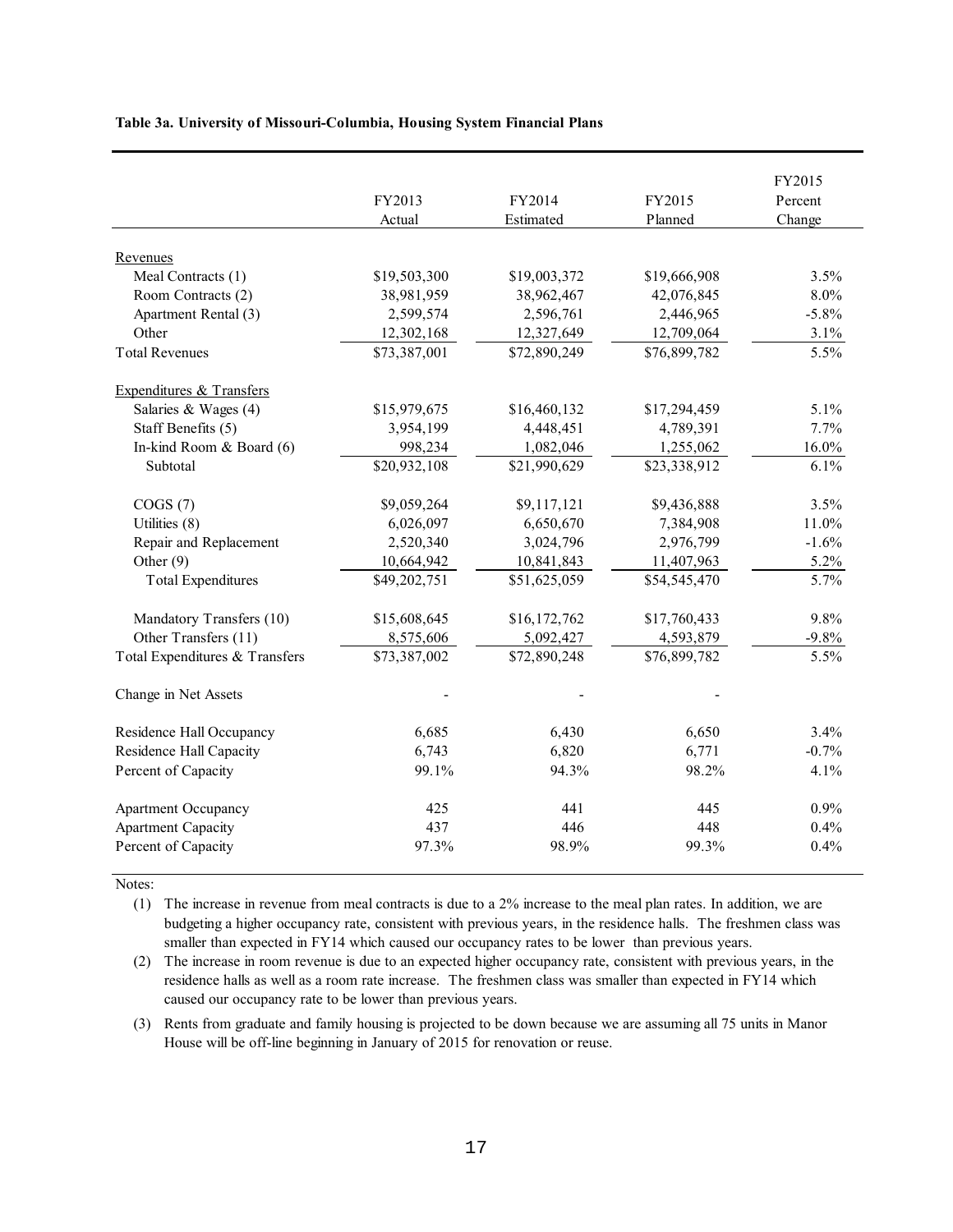- (4) The FY15 salary budget includes funding for a 3% salary pool and funding to fill several open positions in Residential Life. In addition, the Sabai renovation and the Plaza 900 expansion projects will be completed in time to open in August of 2014. The FY15 budget includes additional staffing for both of these dining locations.
- (5) Benefit costs are expected to increase 7.7% due to increased salaries and an increase in the flat benefit rate.
- residence halls. Beginning in FY15, student desk supervisors will be compensated with room and board waivers instead of being paid through payroll. Higher room rates also impact this expense. (6) The in-kind room and board budget is used to compensate many student staff members who live and work in the
- (7) Cost of goods sold is projected to be up slightly due to a number of factors including food cost, the percent participation in meal plans and the number of meals served. Some of the increase in cost of goods sold is offset by savings realized through reduced food waste, more efficient application of inventory management software, menu changes, and savings from vendor contracts.
- (8) The increase in utility costs is due to an expected rate increase of 8% as well as the opening of Sabai Dining hall that is closed in FY14 for renovation.
- (9) The increase to other expenses is due to a variety of factors including providing wireless internet connectivity in the remainder of the residence halls, a projected increase in the cost to lease Extended Campus rooms, as well as costs such as paper goods related to the opening of Sabai and the expansion of Plaza.
- (10) The increase to mandatory transfers is due to additional debt payments related to Johnston, Wolpers, and Virginia Avenue South as part of the Residential Life Master Plan.
- program and budgeted transfers to the capital pool were reduced. We are optimistic that we will be able to return to the full level of funding based on our history of strong fiscal performance. However, at this time we are conservatively budgeting the lower amounts recognizing that any surplus at year end will be shared by those two (11) In order to keep room and board rates as low as possible, transfers from Residential Life to support the FIGS categories.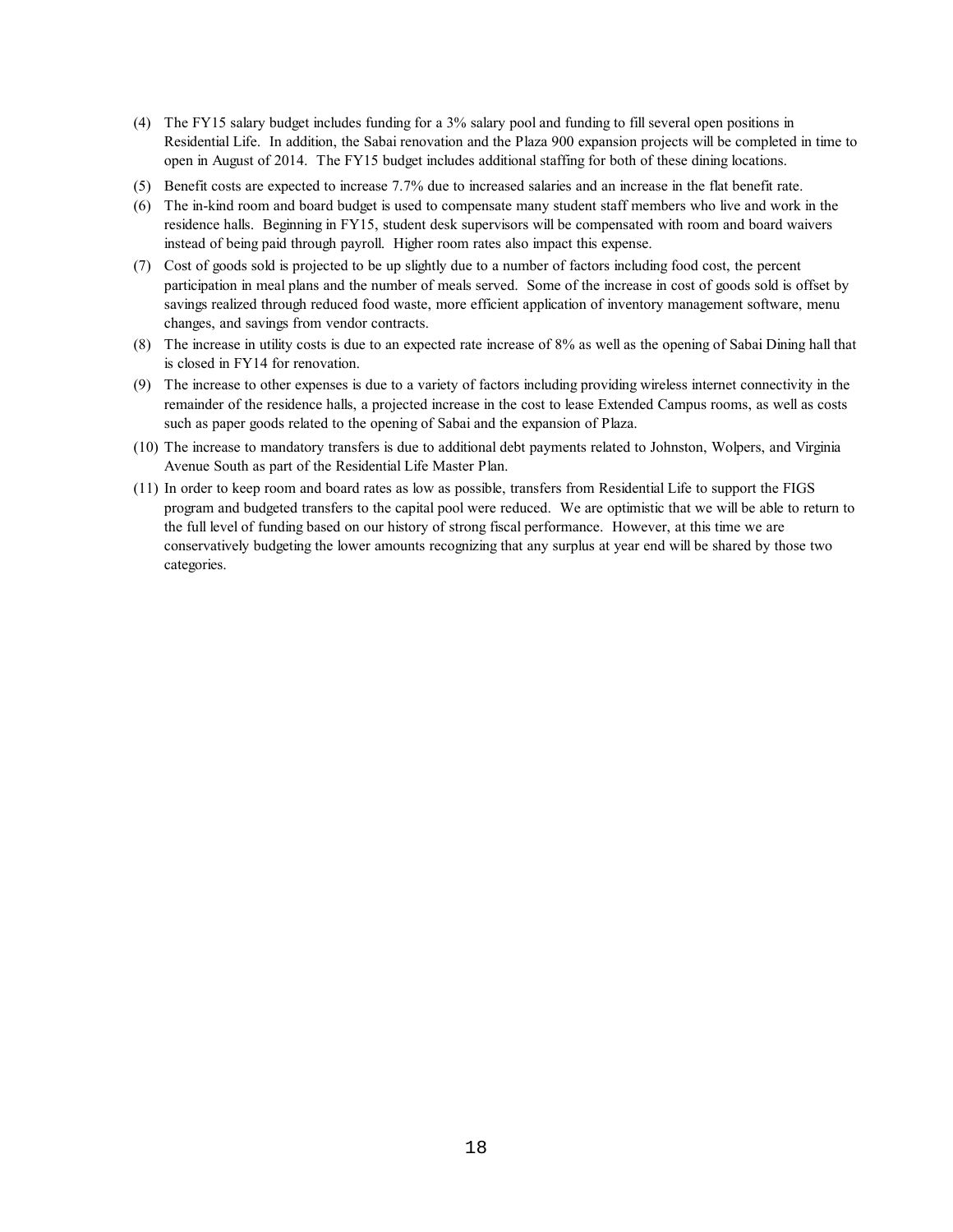| Revenues<br>Meal Contracts (1)<br>Room Contracts<br>\$5,488,606<br>\$5,597,971<br>\$5,862,780<br>4.7%<br><b>Apartment Rental</b><br>3,769,257<br>5,760,115<br>50.6%<br>3,825,790<br>Other $(2)$<br>418,125<br>1.7%<br>495,977<br>411,205<br><b>Total Revenues</b><br>\$9,753,840<br>\$9,834,966<br>\$12,041,020<br>22.4%<br>Expenditures & Transfers<br>Salaries & Wages<br>\$912,668<br>\$1,020,439<br>\$1,236,880<br>21.2%<br><b>Staff Benefits</b><br>233,901<br>252,653<br>297,228<br>17.6%<br>RA Room Benefits (3)<br>265,591<br>303,927<br>338,724<br>11.4%<br>\$1,412,161<br>\$1,577,019<br>18.8%<br>\$1,872,832<br>Subtotal<br>Utilities (4)<br>\$873,593<br>\$944,859<br>\$1,388,702<br>47.0%<br>Repair and Replacement (5)<br>437,964<br>690,187<br>10.5%<br>624,868<br>Other Operating<br>1,204,953<br>1,254,866<br>1,618,636<br>29.0%<br><b>Total Expenditures</b><br>\$4,401,611<br>\$5,570,357<br>26.6%<br>\$3,928,670<br>Mandatory Transfers<br>\$2,773,708<br>\$4,489,705<br>\$4,690,664<br>4.5%<br><b>Other Transfers</b><br>41.0%<br>1,496,477<br>259,400<br>365,831<br>Total Expenditures & Transfers<br>\$8,198,855<br>\$9,150,716<br>16.1%<br>\$10,626,852<br>Change in Net Assets<br>\$1,554,985<br>\$684,250<br>\$1,414,169<br>Residence Hall Occupancy<br>820<br>833<br>1.9%<br>849<br>884<br>Residence Hall Capacity<br>888<br>884<br>$0.0\%$<br>Percent of Capacity<br>92.3%<br>94.2%<br>96.0%<br>1.9%<br>503<br>Apartment Occupancy (6)<br>495<br>665<br>32.2%<br><b>Apartment Capacity</b><br>515<br>515<br>758<br>47.2% |                     | FY2013<br>Actual | FY2014<br>Estimated | FY2015<br>Planned | FY2015<br>Percent<br>Change |
|------------------------------------------------------------------------------------------------------------------------------------------------------------------------------------------------------------------------------------------------------------------------------------------------------------------------------------------------------------------------------------------------------------------------------------------------------------------------------------------------------------------------------------------------------------------------------------------------------------------------------------------------------------------------------------------------------------------------------------------------------------------------------------------------------------------------------------------------------------------------------------------------------------------------------------------------------------------------------------------------------------------------------------------------------------------------------------------------------------------------------------------------------------------------------------------------------------------------------------------------------------------------------------------------------------------------------------------------------------------------------------------------------------------------------------------------------------------------------------------------------------------------------------------------------|---------------------|------------------|---------------------|-------------------|-----------------------------|
|                                                                                                                                                                                                                                                                                                                                                                                                                                                                                                                                                                                                                                                                                                                                                                                                                                                                                                                                                                                                                                                                                                                                                                                                                                                                                                                                                                                                                                                                                                                                                      |                     |                  |                     |                   |                             |
|                                                                                                                                                                                                                                                                                                                                                                                                                                                                                                                                                                                                                                                                                                                                                                                                                                                                                                                                                                                                                                                                                                                                                                                                                                                                                                                                                                                                                                                                                                                                                      |                     |                  |                     |                   |                             |
|                                                                                                                                                                                                                                                                                                                                                                                                                                                                                                                                                                                                                                                                                                                                                                                                                                                                                                                                                                                                                                                                                                                                                                                                                                                                                                                                                                                                                                                                                                                                                      |                     |                  |                     |                   |                             |
|                                                                                                                                                                                                                                                                                                                                                                                                                                                                                                                                                                                                                                                                                                                                                                                                                                                                                                                                                                                                                                                                                                                                                                                                                                                                                                                                                                                                                                                                                                                                                      |                     |                  |                     |                   |                             |
|                                                                                                                                                                                                                                                                                                                                                                                                                                                                                                                                                                                                                                                                                                                                                                                                                                                                                                                                                                                                                                                                                                                                                                                                                                                                                                                                                                                                                                                                                                                                                      |                     |                  |                     |                   |                             |
|                                                                                                                                                                                                                                                                                                                                                                                                                                                                                                                                                                                                                                                                                                                                                                                                                                                                                                                                                                                                                                                                                                                                                                                                                                                                                                                                                                                                                                                                                                                                                      |                     |                  |                     |                   |                             |
|                                                                                                                                                                                                                                                                                                                                                                                                                                                                                                                                                                                                                                                                                                                                                                                                                                                                                                                                                                                                                                                                                                                                                                                                                                                                                                                                                                                                                                                                                                                                                      |                     |                  |                     |                   |                             |
|                                                                                                                                                                                                                                                                                                                                                                                                                                                                                                                                                                                                                                                                                                                                                                                                                                                                                                                                                                                                                                                                                                                                                                                                                                                                                                                                                                                                                                                                                                                                                      |                     |                  |                     |                   |                             |
|                                                                                                                                                                                                                                                                                                                                                                                                                                                                                                                                                                                                                                                                                                                                                                                                                                                                                                                                                                                                                                                                                                                                                                                                                                                                                                                                                                                                                                                                                                                                                      |                     |                  |                     |                   |                             |
|                                                                                                                                                                                                                                                                                                                                                                                                                                                                                                                                                                                                                                                                                                                                                                                                                                                                                                                                                                                                                                                                                                                                                                                                                                                                                                                                                                                                                                                                                                                                                      |                     |                  |                     |                   |                             |
|                                                                                                                                                                                                                                                                                                                                                                                                                                                                                                                                                                                                                                                                                                                                                                                                                                                                                                                                                                                                                                                                                                                                                                                                                                                                                                                                                                                                                                                                                                                                                      |                     |                  |                     |                   |                             |
|                                                                                                                                                                                                                                                                                                                                                                                                                                                                                                                                                                                                                                                                                                                                                                                                                                                                                                                                                                                                                                                                                                                                                                                                                                                                                                                                                                                                                                                                                                                                                      |                     |                  |                     |                   |                             |
|                                                                                                                                                                                                                                                                                                                                                                                                                                                                                                                                                                                                                                                                                                                                                                                                                                                                                                                                                                                                                                                                                                                                                                                                                                                                                                                                                                                                                                                                                                                                                      |                     |                  |                     |                   |                             |
|                                                                                                                                                                                                                                                                                                                                                                                                                                                                                                                                                                                                                                                                                                                                                                                                                                                                                                                                                                                                                                                                                                                                                                                                                                                                                                                                                                                                                                                                                                                                                      |                     |                  |                     |                   |                             |
|                                                                                                                                                                                                                                                                                                                                                                                                                                                                                                                                                                                                                                                                                                                                                                                                                                                                                                                                                                                                                                                                                                                                                                                                                                                                                                                                                                                                                                                                                                                                                      |                     |                  |                     |                   |                             |
|                                                                                                                                                                                                                                                                                                                                                                                                                                                                                                                                                                                                                                                                                                                                                                                                                                                                                                                                                                                                                                                                                                                                                                                                                                                                                                                                                                                                                                                                                                                                                      |                     |                  |                     |                   |                             |
|                                                                                                                                                                                                                                                                                                                                                                                                                                                                                                                                                                                                                                                                                                                                                                                                                                                                                                                                                                                                                                                                                                                                                                                                                                                                                                                                                                                                                                                                                                                                                      |                     |                  |                     |                   |                             |
|                                                                                                                                                                                                                                                                                                                                                                                                                                                                                                                                                                                                                                                                                                                                                                                                                                                                                                                                                                                                                                                                                                                                                                                                                                                                                                                                                                                                                                                                                                                                                      |                     |                  |                     |                   |                             |
|                                                                                                                                                                                                                                                                                                                                                                                                                                                                                                                                                                                                                                                                                                                                                                                                                                                                                                                                                                                                                                                                                                                                                                                                                                                                                                                                                                                                                                                                                                                                                      |                     |                  |                     |                   |                             |
|                                                                                                                                                                                                                                                                                                                                                                                                                                                                                                                                                                                                                                                                                                                                                                                                                                                                                                                                                                                                                                                                                                                                                                                                                                                                                                                                                                                                                                                                                                                                                      |                     |                  |                     |                   |                             |
|                                                                                                                                                                                                                                                                                                                                                                                                                                                                                                                                                                                                                                                                                                                                                                                                                                                                                                                                                                                                                                                                                                                                                                                                                                                                                                                                                                                                                                                                                                                                                      |                     |                  |                     |                   |                             |
|                                                                                                                                                                                                                                                                                                                                                                                                                                                                                                                                                                                                                                                                                                                                                                                                                                                                                                                                                                                                                                                                                                                                                                                                                                                                                                                                                                                                                                                                                                                                                      |                     |                  |                     |                   |                             |
|                                                                                                                                                                                                                                                                                                                                                                                                                                                                                                                                                                                                                                                                                                                                                                                                                                                                                                                                                                                                                                                                                                                                                                                                                                                                                                                                                                                                                                                                                                                                                      |                     |                  |                     |                   |                             |
|                                                                                                                                                                                                                                                                                                                                                                                                                                                                                                                                                                                                                                                                                                                                                                                                                                                                                                                                                                                                                                                                                                                                                                                                                                                                                                                                                                                                                                                                                                                                                      |                     |                  |                     |                   |                             |
|                                                                                                                                                                                                                                                                                                                                                                                                                                                                                                                                                                                                                                                                                                                                                                                                                                                                                                                                                                                                                                                                                                                                                                                                                                                                                                                                                                                                                                                                                                                                                      |                     |                  |                     |                   |                             |
|                                                                                                                                                                                                                                                                                                                                                                                                                                                                                                                                                                                                                                                                                                                                                                                                                                                                                                                                                                                                                                                                                                                                                                                                                                                                                                                                                                                                                                                                                                                                                      |                     |                  |                     |                   |                             |
|                                                                                                                                                                                                                                                                                                                                                                                                                                                                                                                                                                                                                                                                                                                                                                                                                                                                                                                                                                                                                                                                                                                                                                                                                                                                                                                                                                                                                                                                                                                                                      | Percent of Capacity | 96.1%            | 97.7%               | 87.7%             | $-10.2%$                    |

 **Table 3b. University of Missouri-Kansas City, Housing System Financial Plans** 

Notes:

FY15 Includes the addition of Beacon Hill Apartment Building resulting in changes in all categories except room contracts.

(1) Meal contracts - Food Service is not considered a part of Residential Life financial operations.

(2) Includes mandatory programming fees, laundry commission, allocations, and anticipated summer conference revenue.

(3) Increase in in-kind room expense for RAs reflected for FY14, not paid in the past due to Provident ownership

 (4) FY15 budgeted at 14% increase in water, a 10% increase in gas, a 10% increase in electricity, and a 3% increase in cable services. The increase also includes the addition of Beacon Hill Apartment Building

(5) FY15 Proposed capital projects Google Fiber, recoring of building and floor repair

(6) FY15 Apartment occupancy is adjusted due to projected 70% occupancy at Beacon Hill.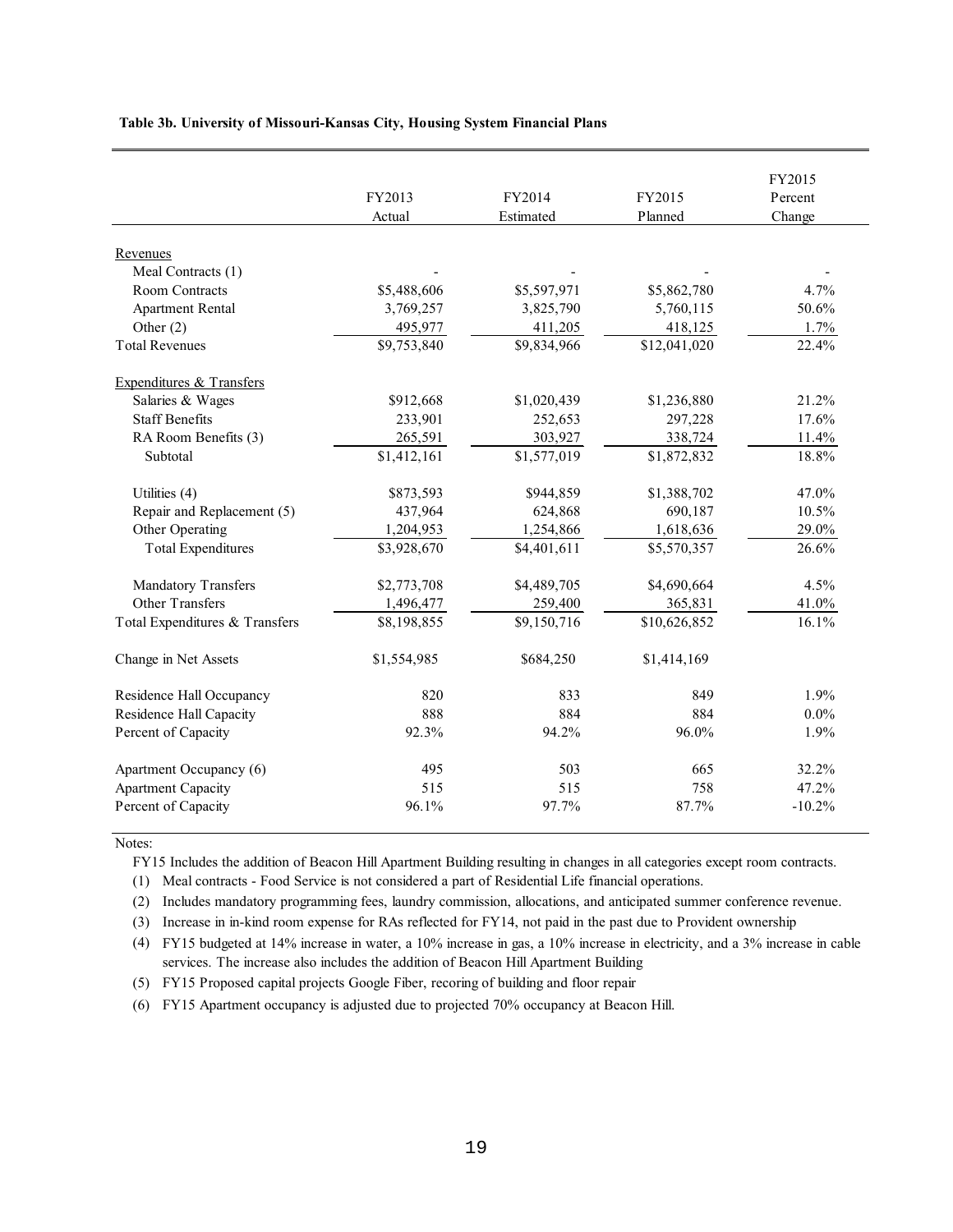|                                | FY2013       | FY2014       | FY2015       | FY2015<br>Percent |
|--------------------------------|--------------|--------------|--------------|-------------------|
|                                | Actual       | Estimated    | Planned      | Change            |
| Revenues                       |              |              |              |                   |
| <b>Meal Contracts</b>          | \$4,790,250  | \$5,218,300  | \$4,704,214  | $-9.9\%$          |
| Room Contracts                 | \$10,848,194 | \$11,962,153 | 11,190,186   | $-6.5%$           |
| <b>Apartment Rental</b>        | 243,604      | 270,000      | 278,100      | 3.0%              |
| Other                          | 552,253      | 480,000      | 482,813      | 0.6%              |
| <b>Total Revenues</b>          | \$16,434,301 | \$17,930,453 | \$16,655,313 | $-7.1%$           |
| Expenditures & Transfers       |              |              |              |                   |
| Salaries & Wages               | \$2,053,610  | \$2,361,651  | \$2,064,771  | $-12.6%$          |
| <b>Staff Benefits</b>          | 554,246      | \$637,383    | 549,944      | $-13.7%$          |
| Subtotal                       | \$2,607,856  | \$2,999,034  | \$2,614,715  | $-12.8%$          |
| Utilities                      | \$1,525,963  | \$1,556,482  | \$1,384,740  | $-11.0%$          |
| Repair and Replacement         | 618,695      | 620,000      | 607,237      | $-2.1%$           |
| Other                          | 5,140,003    | 5,010,000    | 4,520,493    | $-9.8%$           |
| <b>Total Expenditures</b>      | \$9,892,516  | \$10,185,516 | \$9,127,186  | $-10.4%$          |
| <b>Mandatory Transfers</b>     | \$4,377,490  | \$4,360,560  | \$4,360,560  | $0.0\%$           |
| Other Transfers                | 1,000,000    | 1,000,000    | 1,000,000    | $0.0\%$           |
| Total Expenditures & Transfers | \$15,270,006 | \$15,546,076 | \$14,487,746 | $-6.8%$           |
| Change in Net Assets           | \$1,164,294  | \$2,384,377  | \$2,167,567  |                   |
| Residence Hall Occupancy       | 1,864        | 2,008        | 1,723        | $-14.2%$          |
| Residence Hall Capacity        | 2,020        | 2,098        | 1,783        | $-15.0%$          |
| Percent of Capacity            | 92.3%        | 95.7%        | 96.6%        | 0.9%              |
| <b>Apartment Occupancy</b>     | 26           | 26           | 26           | $0.0\%$           |
| <b>Apartment Capacity</b>      | 36           | 36           | 36           | $0.0\%$           |
| Percent of Capacity            | 72.2%        | 72.2%        | 72.2%        | 0.0%              |

### **Table 3c. Missouri University of Science and Technology, Housing System Financial Plans**

Notes:

Rayl Cafeteria and all but one building of the Quad Complex will be closed fiscal year 2015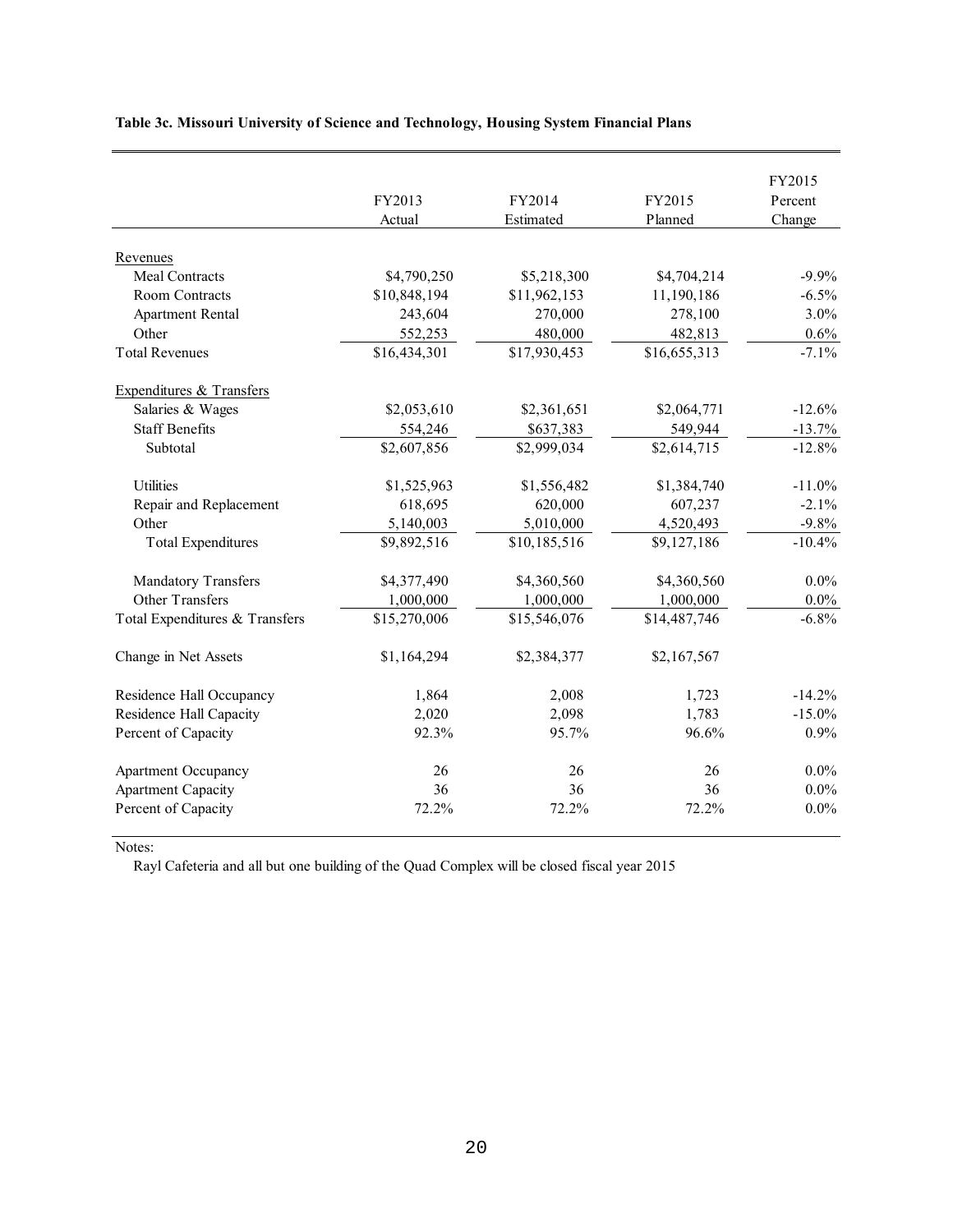**Table 3d. University of Missouri-St. Louis, Housing System Financial Plans** 

|                                | FY2013<br>Actual | FY2014<br>Estimated | FY2015<br>Planned | FY2015<br>Percent<br>Change |
|--------------------------------|------------------|---------------------|-------------------|-----------------------------|
| Revenues                       |                  |                     |                   |                             |
| Meal Contracts (1)             | \$1,137,096      | \$1,398,000         | \$1,323,000       | $-5.4%$                     |
| Room Contracts (1)             | 2,242,873        | 2,696,000           | 2,584,000         | $-4.2%$                     |
| Apartment Rental (2)           | 1,094,423        | 1,265,000           | 1,251,000         | $-1.1%$                     |
| Other                          | 639,881          | 638,000             | 640,000           | 0.3%                        |
| <b>Total Revenues</b>          | \$5,114,273      | \$5,997,000         | \$5,798,000       | $-3.3%$                     |
| Expenditures & Transfers       |                  |                     |                   |                             |
| Salaries & Wages (3)           | \$262,705        | \$269,000           | \$278,000         | 3.3%                        |
| Staff Benefits (4)             | 75,747           | 81,000              | 89,000            | 9.9%                        |
| Subtotal                       | \$338,452        | \$350,000           | \$367,000         | 4.9%                        |
| Utilities (5)                  | \$215,208        | \$217,000           | \$220,000         | 1.4%                        |
| Repair and Replacement (6)     | 332,000          | 332,000             | 339,000           | 2.1%                        |
| Other (7)                      | 2,295,964        | 2,598,000           | 2,538,000         | $-2.3%$                     |
| <b>Total Expenditures</b>      | \$3,181,624      | \$3,497,000         | \$3,464,000       | $-0.9%$                     |
| Mandatory Transfers (8)        | \$1,669,600      | \$1,670,000         | \$1,670,000       | $0.0\%$                     |
| Other Transfers (9)            | 373,000          | 373,000             | 380,000           | 1.9%                        |
| Total Expenditures & Transfers | \$5,224,224      | \$5,540,000         | \$5,514,000       | $-0.5%$                     |
| Change in Net Assets           | $-$109,951$      | \$457,000           | \$284,000         |                             |
| Residence Hall Occupancy (10)  | 346              | 422                 | 399               | $-5.5%$                     |
| Residence Hall Capacity (11)   | 496              | 467                 | 467               | $0.0\%$                     |
| Percent of Capacity            | 69.8%            | 90.4%               | 85.4%             | $-5.5%$                     |
| Apartment Occupancy            | 197              | 224                 | 220               | $-1.8%$                     |
| Apartment Capacity (12)        | 232              | 239                 | 239               | $0.0\%$                     |
| Percent of Capacity            | 84.9%            | 93.7%               | 92.1%             | $-1.8%$                     |

Notes:

(1) FY2014 reflects a significant increase in occupancy rates which increased room, apartment, and board plan revenues. FY2015 figures are based on occupancy rates leveling off which decreases room, apartment, and meal revenue for the year.

- (2) Includes Student Affairs equity for Oak Hall support and miscellaneous revenue.
- (3) FY2014 and FY2015 reflects expected merit increases.

(4) FY2014 and FY2015 benefit increases are associated with merit increases and potential benefits for variable hour employees.

(5) Includes cable expenses for residential facilities and utilities for vacant and all-inclusive apartments.

- (6) Capital pool charges paid to the campus.
- (7) Includes cost of goods sold, communications, administrative expenses, supplies, maintenance, and other miscellaneous expenses. FY2014 and FY2015 increases associated with increased cost of goods sold related to more board plan
- (8) Debt service for Oak Hall and Mansion Hill.
- (9) Full costing charges paid to the campus.

 (10) FY2015 decrease associated with the expectation that occupancy figures will level off after obtaining record occupancy rates in FY2014.

(11) FY2014 and FY2015 reduction association with Villa North being offline.

 (12) In previous years board documents were based on the number of apartments owned instead of the number of beds available for occupancy. FY2013-FY2015 reflect the number of beds available for occupancy in the Mansion Hill apartment complex.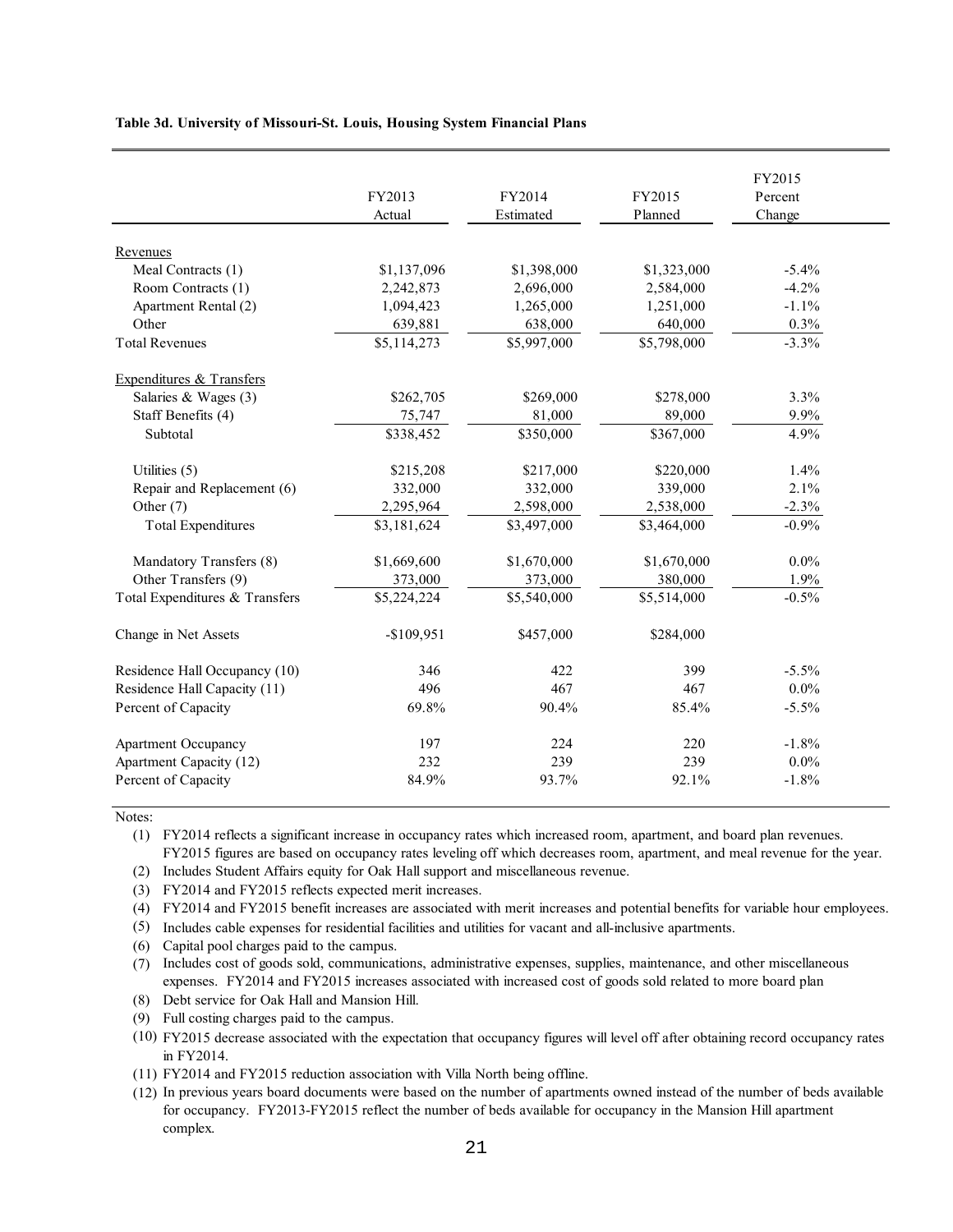#### **Activity, Facility, and Health Service Fee Highlights**

<span id="page-23-0"></span> Table 4 shows a summary of activity, facility, and health services fees by term for FY2014 and FY2015, while Tables 4a-4c present details of these activity, facility and health service fees by campus. Per semester increases in student activity, facility and health service fees for undergraduate students vary by campus; with fee adjustments ranging from a 1.4% at **S&T** to 1.5% at **MU** and **UMKC**.

 Fees are assessed predominantly on a per credit hour basis with a plateau of 12 credit hours per semester and 6 credit hours for the summer session. However, at MU the graduate and professional student plateau is 9 credit hours per semester. Some fees are assessed at a flat rate per semester.

 At **MU** the student activity fee, recreation activity and facility fee, and the health service fee councils, transportation system, student unions, student life, counseling center, Jesse auditorium and the increased by 1.5% in total or \$6.11 in the fall and winter semesters for undergraduate students. The student activity fee component increased by 1.6% or \$2.64 per semester. At MU, student activity fees include fees to fund: student government, student organizations, multicultural student organizations, readership program, sustainability program, sports clubs, associated students, capital improvement, divisional parking garage. The recreation activity and facility fee increased by 1.4%, or \$1.98. The student health fee increased by 1.5% or \$1.49. Graduate and professional fees increased by 1.7% or \$6.44. This includes a 2.0% increase in the student activity fee, a 1.4% increase in the recreation activity and facility fee and a 1.5% increase in the health service fee.

 At **UMKC,** total activity, facility, and health service fees increased 1.5% or \$7.36. The Student facility, and the recreation facility fee, which funds the Swinney Recreation Center and student intramurals. The student health fee provides health services and outreach to students. Activity fee provides funding for the student government association, academic student councils, student organizations and clubs, and student involvement. The athletic fee supports UMKC's NCAA Division I intercollegiate athletics program. Facility fees include the university center, student union, physical plant

 At **S&T**, activity, facility and health service fees increased by \$6.10 a semester or 1.4%. The student activity fee increased \$2.70 per semester or 1.9%. The health service fee increased by \$1.00 or 1.0%. The university center fee increased by \$1.40 or 4.4%. Intramural facility fee increased by \$1.70 or 4.2%, university center debt fee remained flat and the Rollamo yearbook fee decreased by \$0.70 or 7.8%.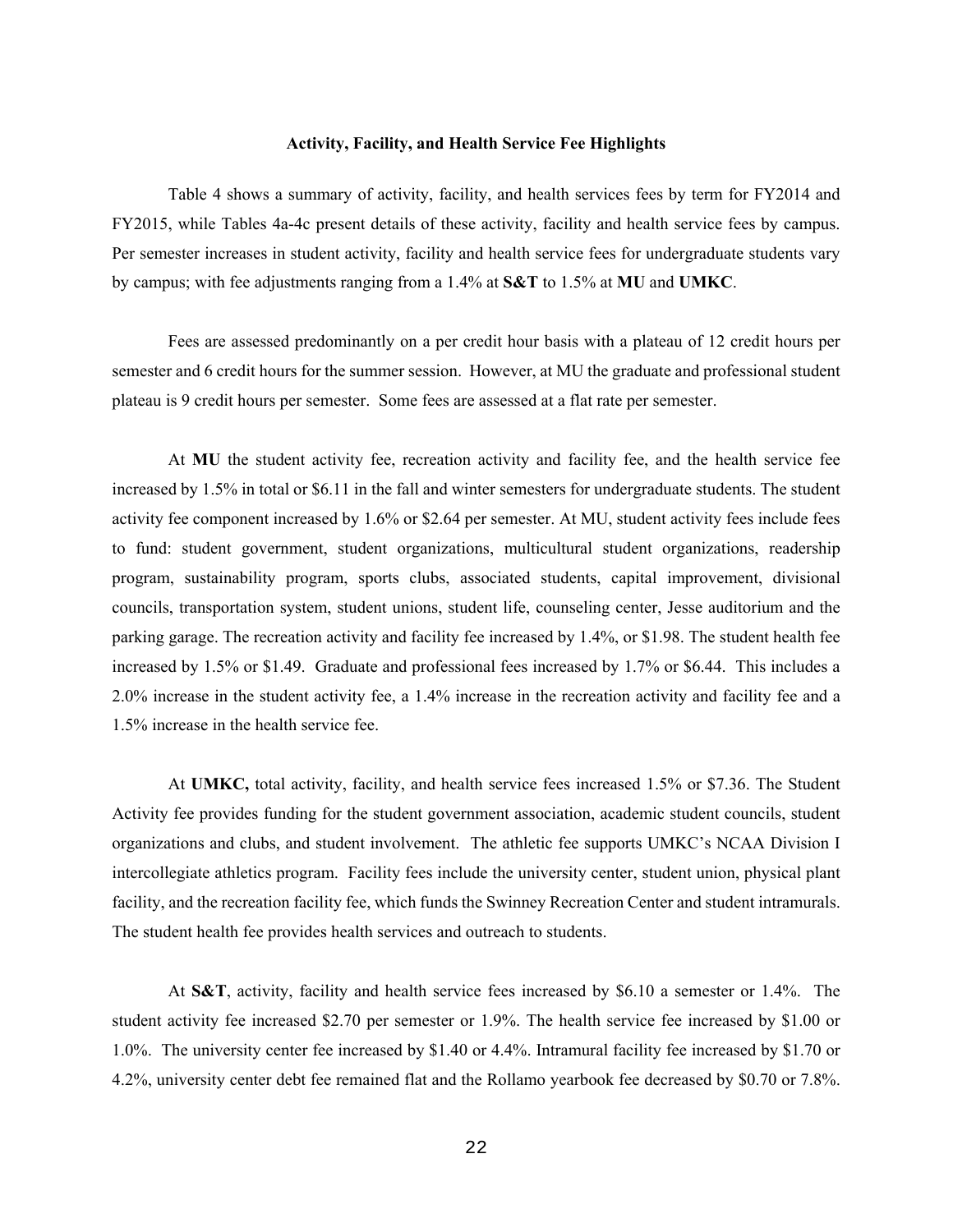These changes are based on the student organization needs and determined by Student Council and budget needs.

In an effort to simplify fees for students and their families, the **UMSL** campus adopted a comprehensive base tuition rate that would combine per credit hour tuition rates with activity, facility, and health service fees which are charged to all students. The campus will no longer assess their activity, facility and health service fees separately.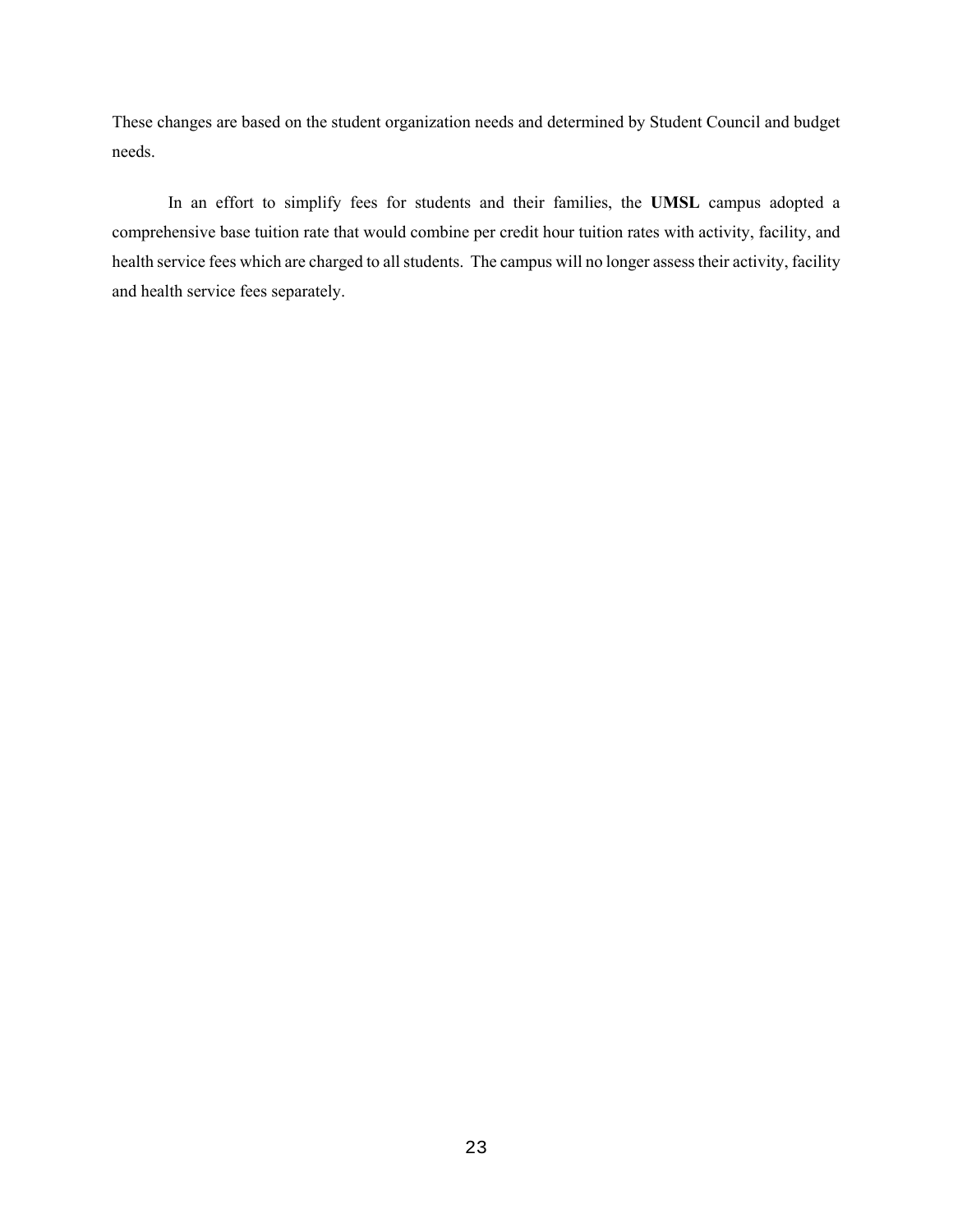#### **Table 4. Approved Changes in Student Activity, Facility, and Health Service Fees for FY2015, UM**

|                                                     |          |                                          |               |                          | Recommended Increase |                |                                       |               |                          | Recommended Increase     |
|-----------------------------------------------------|----------|------------------------------------------|---------------|--------------------------|----------------------|----------------|---------------------------------------|---------------|--------------------------|--------------------------|
| MU                                                  | FY2014   | FY2015                                   |               | Amount                   | % change             | FY2014         | FY2015                                |               | Amount                   | % change                 |
|                                                     |          |                                          |               |                          |                      |                |                                       |               |                          |                          |
| Maximum Fees per Term                               |          | Semester Rates (12 or more credit hours) |               |                          |                      |                | Summer Rates (7 or more credit hours) |               |                          |                          |
| Undergraduate Students                              |          |                                          |               |                          |                      |                |                                       |               |                          |                          |
| <b>Student Activity Fee</b>                         | \$167.76 | \$170.40                                 | \$            | 2.64                     | 1.6%                 | \$83.88        | \$85.20                               | <sup>\$</sup> | 1.32                     | 1.6%                     |
| Recreation Activity and Facility                    | 138.69   | 140.67                                   |               | 1.98                     | 1.4%                 | 69.35          | 70.34                                 |               | 0.99                     | 1.4%                     |
| Health Service Fee                                  | 99.17    | 100.66                                   |               | 1.49                     | 1.5%                 | 80.92          | 82.14                                 |               | 1.22                     | 1.5%                     |
| Total                                               | \$405.62 | \$411.73                                 | \$.           | 6.11                     | 1.5%                 | \$234.15       | \$237.68                              | \$            | 3.53                     | 1.5%                     |
| Graduate and Professional Students                  |          |                                          |               |                          |                      |                |                                       |               |                          |                          |
| <b>Student Activity Fee</b>                         | \$147.60 | \$150.57                                 | S             | 2.97                     | 2.0%                 | \$98.40        | \$100.38                              | <sup>\$</sup> | 1.98                     | 2.0%                     |
| Recreation Activity and Facility                    | 138.69   | 140.67                                   |               | 1.98                     | 1.4%                 | 69.35          | 70.34                                 |               | 0.99                     | 1.4%                     |
| Health Service Fee                                  | 99.17    | 100.66                                   |               | 1.49                     | 1.5%                 | 80.92          | 82.14                                 |               | 1.22                     | 1.5%                     |
| Total                                               | \$385.46 | \$391.90                                 | \$            | 6.44                     | 1.7%                 | \$248.67       | \$252.86                              | \$            | 4.19                     | 1.7%                     |
|                                                     |          |                                          |               |                          | Recommended Increase |                |                                       |               |                          | Recommended Increase     |
| <b>UMKC</b>                                         | FY2014   | FY2015                                   |               | Amount                   | % change             | FY2014         | FY2015                                |               | Amount                   | $%$ change               |
|                                                     |          |                                          |               |                          |                      |                |                                       |               |                          |                          |
| Maximum Fees per Term                               |          | Semester Rates (12 or more credit hours) |               |                          |                      |                | Summer Rates (6 or more credit hours) |               |                          |                          |
| University Center Fee                               | \$ 80.34 | \$81.95                                  | \$            | 1.61                     | 2.0%                 | \$40.17        | \$40.97                               | \$            | 0.80                     | 2.0%                     |
| <b>Student Union Fee</b>                            | 175.49   | 178.13                                   |               | 2.64                     | 1.5%                 | 87.75          | 89.06                                 |               | 1.31                     | 1.5%                     |
| Transportation Fee                                  | 14.24    | 14.45                                    |               | 0.21                     | 1.5%                 | $\overline{a}$ | $\overline{a}$                        |               |                          |                          |
| Athletic Fee                                        | 56.44    | 57.29                                    |               | 0.85                     | 1.5%                 | 28.22          | 28.64                                 |               | 0.42                     | 1.5%                     |
| <b>Student Activity Fee</b>                         | 59.87    | 60.71                                    |               | 0.84                     | 1.4%                 | 30.09          | 30.50                                 |               | 0.41                     | 1.4%                     |
| Phys. Facility Fee                                  | 8.73     | 8.73                                     |               | $\overline{\phantom{a}}$ | $0.0\%$              | 4.36           | 4.36                                  |               | $\overline{a}$           | $0.0\%$                  |
| Student Health Fee                                  | 48.96    | 49.70                                    |               | 0.74                     | 1.5%                 | 24.48          | 24.85                                 |               | 0.37                     | 1.5%                     |
| Rec. Facility Fee                                   | 31.21    | 31.68                                    |               | 0.47                     | 1.5%                 | 15.60          | 15.84                                 |               | 0.24                     | 1.5%                     |
| Total                                               | \$475.28 | \$482.64                                 | <sup>\$</sup> | 7.36                     | 1.5%                 | \$230.67       | \$234.22                              | \$            | 3.55                     | 1.5%                     |
|                                                     |          |                                          |               |                          | Recommended Increase |                |                                       |               |                          | Recommended Increase     |
| Missouri S&T                                        | FY2014   | FY2015                                   |               | Amount                   | % change             | FY2014         | FY2015                                |               | Amount                   | % change                 |
| Maximum Fees per Term                               |          | Semester Rates (12 or more credit hours) |               |                          |                      |                | Summer Rates (6 or more credit hours) |               |                          |                          |
| Undergraduate Students                              |          |                                          |               |                          |                      |                |                                       |               |                          |                          |
| <b>Student Activity Fee</b>                         | \$142.00 | \$144.70                                 | S             | 2.70                     | 1.9%                 | \$45.85        | \$46.30                               | <sup>\$</sup> | 0.45                     | 1.0%                     |
| Health Service Fee                                  | 97.00    | 98.00                                    |               | 1.00                     | 1.0%                 | 43.00          | 44.00                                 |               | 1.00                     | 2.3%                     |
| I/Mural Facility Fee                                | 40.80    | 42.50                                    |               | 1.70                     | 4.2%                 | 13.45          | 14.00                                 |               | 0.55                     | 4.1%                     |
| University Center Fee                               | 31.50    | 32.90                                    |               | 1.40                     | 4.4%                 | 15.00          | 15.70                                 |               | 0.70                     | 4.7%                     |
| University Center Debt                              | 125.00   | 125.00                                   |               | $\blacksquare$           | $0.0\%$              | 62.50          | 62.50                                 |               | $\blacksquare$           | $\overline{a}$           |
| Rollamo Year Book **                                | 9.00     | 8.30                                     |               | (0.70)                   | $-7.8%$              |                |                                       |               | $\overline{\phantom{a}}$ | -                        |
| Total                                               | \$445.30 | \$451.40                                 | \$            | 6.10                     | 1.4%                 | \$179.80       | \$182.50                              | \$            | 2.70                     | 1.5%                     |
| ** Rollmo Year Book Fee assessed Fall semester only |          |                                          |               |                          |                      |                |                                       |               |                          |                          |
| <b>Graduate Students</b>                            |          |                                          |               |                          |                      |                |                                       |               |                          |                          |
| <b>Student Activity Fee</b>                         | \$142.00 | \$144.70                                 | \$            | 2.70                     | 1.9%                 | \$45.85        | \$46.30                               | \$            | 0.45                     | 1.0%                     |
| Health Service Fee                                  | 97.00    | 98.00                                    |               | 1.00                     | 1.0%                 | 43.00          | 44.00                                 |               | 1.00                     | 2.3%                     |
| I/Mural Facility Fee                                | 40.80    | 42.50                                    |               | 1.70                     | 4.2%                 | 13.45          | 14.00                                 |               | 0.55                     | 4.1%                     |
| University Center Fee                               | 31.50    | 32.90                                    |               | 1.40                     | 4.4%                 | 15.00          | 15.70                                 |               | 0.70                     | 4.7%                     |
| University Center Debt                              | 125.00   | 125.00                                   |               | $\qquad \qquad -$        | $0.0\%$              | 62.50          | 62.50                                 |               | $\overline{\phantom{a}}$ | $0.0\%$                  |
| Graduate Student Fee                                | 3.30     | 3.30                                     |               | $\overline{\phantom{a}}$ | $0.0\%$              |                |                                       |               | $\overline{\phantom{a}}$ | $\overline{\phantom{a}}$ |
| Total                                               | \$439.60 | \$446.40                                 | \$            | 6.80                     | 1.5%                 | \$179.80       | \$182.50                              | \$            | 2.70                     | 1.5%                     |

 Note: UMSL restructured their tuition & required fees into a single combined tuition rate in FY2014 and will no longer be separately assessing activity, facility & health service fees.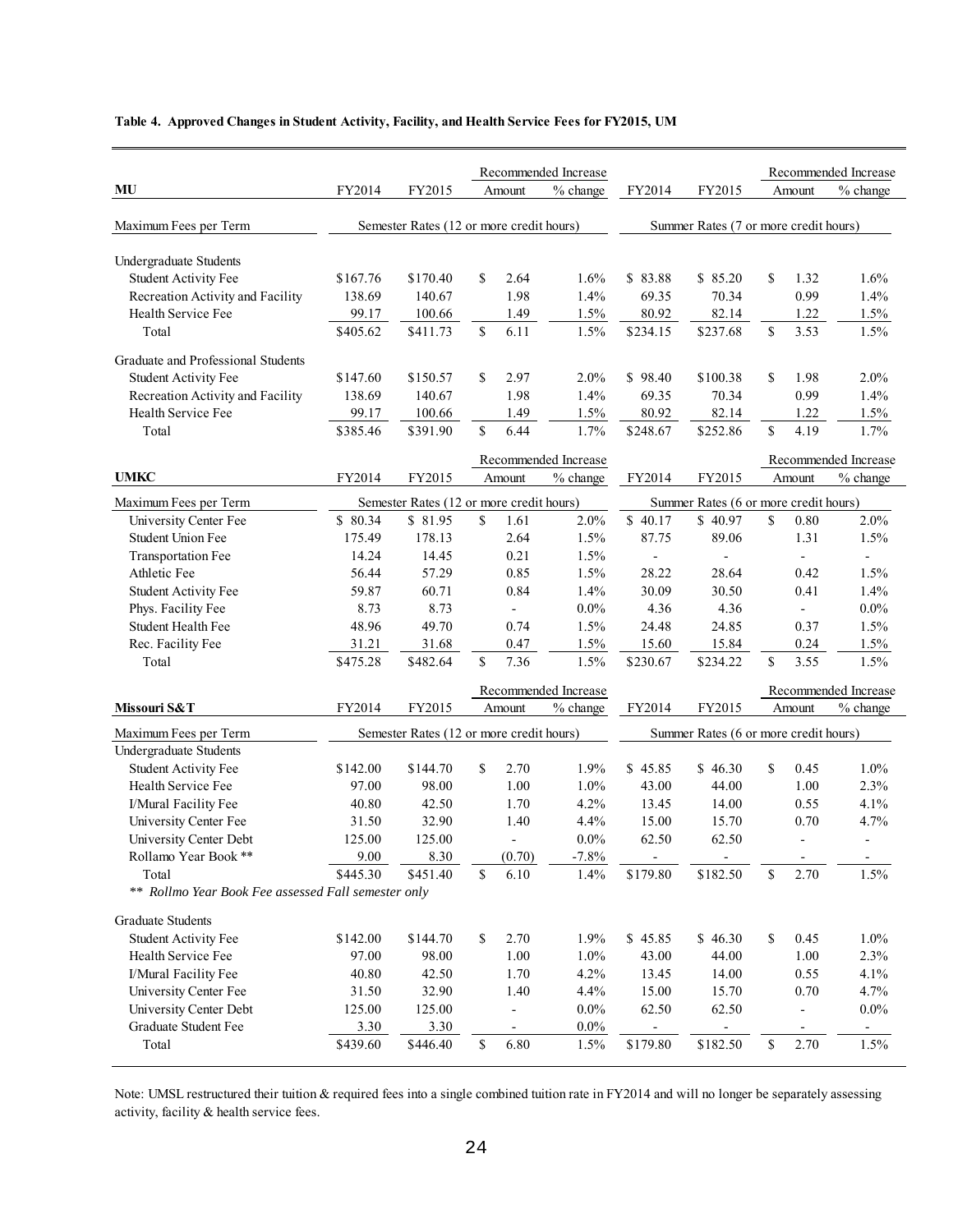|                          |           |           |            |                                             |                    | FY2015 Semester Rates              |          |           |                 |         |                            |
|--------------------------|-----------|-----------|------------|---------------------------------------------|--------------------|------------------------------------|----------|-----------|-----------------|---------|----------------------------|
|                          | Undergrad | Grad/Prof |            | Undergrad                                   | GradProf           |                                    |          |           |                 |         |                            |
| Credit                   | Student   | Student   | Recreation | Health                                      | Health             | Total                              | Total    | Total     | Total           | % Chg.  | % $Chg.$                   |
| Hour                     | Activity  | Activity  | Activity & | Service                                     | Service            | FY15                               | FY15     | FY14      | FY14            | U.G.    | Grad/Prof                  |
| Load                     | Fee       | Fee       | Facility   | Fee $\epsilon$                              | Fee                | U.G. Fees                          | G/P Fees | U.G. Fees | <b>G/P</b> Fees | Fees    | Fees                       |
|                          | \$14.20   | \$16.73   | \$0.00     | 0.00                                        | 0.008              | \$14.20                            | \$16.73  | \$13.98   | \$16.40         | $.6\%$  | 2.0%                       |
|                          | 28.40     | 33.46     | 0.00       |                                             | 0.00               | 28.40                              | 33.46    | 27.96     | 32.80           | 1.6%    | 2.0%                       |
| $\epsilon$               | 42.60     | 50.19     | 0.00       | $\begin{array}{c} 0.00 \\ 0.00 \end{array}$ | 0.00               | 42.60                              | 50.19    | 41.94     | 49.20           | .6%     | 2.0%                       |
| 4                        | 56.80     | 66.92     | 0.00       | 0.00                                        | 0.00               | 56.80                              | 66.92    | 55.92     | 65.60           | 1.6%    | $2.0\%$                    |
| S                        | $71.00\,$ | 83.65     | 0.00       | 0.00                                        | 0.00               | 71.00                              | 83.65    | 69.90     | 82.00           | 1.6%    | 2.0%                       |
| $\circ$                  | 85.20     | 100.38    | 0.00       | 0.00                                        | 0.00               | 85.20                              | 100.38   | 83.88     | 98.40           | $.6\%$  | $2.0\%$                    |
| $\overline{ }$           | 99.40     | 117.11    | 140.67     | 100.66                                      | 100.66             | 340.73                             | 358.44   | 335.72    | 352.66          | $1.5\%$ | 1.6%                       |
| $^{\circ}$               | 113.60    | 133.84    | 140.67     | 100.66                                      | 100.66             | 354.93                             | 375.17   | 349.70    | 369.06          | $1.5\%$ |                            |
| Q                        | 127.80    | 150.57    | 140.67     | 100.66                                      | 100.66             | 369.13                             | 391.90   | 363.68    | 385.46          | $1.5\%$ | $1.7%$<br>$1.7%$<br>$1.7%$ |
| $\overline{10}$          | 142.00    | 150.57    | 140.67     | 100.66                                      | 100.66             | 383.33                             | 391.90   | 377.66    | 385.46          | $1.5\%$ |                            |
| Ξ                        | 156.20    | 150.57    | 140.67     | 100.66                                      | 100.66             | 397.53                             | 391.90   | 391.64    | 385.46          | 1.5%    | 1.7%                       |
| $^{+}$<br>$\overline{2}$ | 170.40    | 150.57    | 140.67     | 100.66                                      | 100.66             | 411.73                             | 391.90   | 405.62    | 385.46          | 1.5%    | $.7\%$                     |
|                          |           |           |            |                                             |                    | FY2014 Semester Fee - Fall/Winter  |          |           |                 |         |                            |
| $+$<br>$\overline{c}$    | 167.76    | 147.60    | 138.69     | 99.17                                       | 99.17              |                                    |          | 405.62    | 385.46          |         |                            |
| % Chg.                   | 1.57%     | $2.01\%$  | 1.43%      | 1.50%                                       | 1.50%              |                                    |          | 1.51%     | 1.67%           |         |                            |
|                          |           |           |            |                                             |                    | <b>FY2015 Summer Session Rates</b> |          |           |                 |         |                            |
|                          | Undergrad | Graduate  |            | Undergrad                                   | GradProf           |                                    |          |           |                 |         |                            |
| Credit                   | Student   | Student   | Recreation | Health                                      | Health             | Total                              | Total    | Total     | Total           | % Chg.  | % Chg.                     |
| Hour                     | Activity  | Activity  | Activity & | Service                                     | Service            | FY15                               | FY15     | FY14      | FY14            | U.G.    | <b>Grad/Prof</b>           |
| Load                     | Fee       | Fee       | Facility   | Fee                                         | Fee $\overline{ }$ | U.G. Fees                          | G/P Fees | U.G. Fees | G/P Fees        | Fees    | Fees                       |
|                          | \$14.20   | \$16.73   | \$0.00     | \$0.00                                      | 0.08               | \$14.20                            | \$16.73  | \$13.98   | \$16.40         | 1.6%    | $2.0\%$                    |
| $\sim$ $\sim$            | 28.40     | 33.46     | 0.00       | 0.00                                        | 0.00               | 28.40                              | 33.46    | 27.96     | 32.80           | 1.6%    | $2.0\%$                    |
|                          | 42.60     | 50.19     | 0.00       | 0.00                                        | 0.00               | 42.60                              | 50.19    | 41.94     | 49.20           | 1.6%    | $2.0\%$                    |
| $\overline{4}$           | 56.80     | 66.92     | 0.00       | 0.00                                        | 82.14              | 56.80                              | 149.06   | 55.92     | 146.52          | $1.6\%$ | 1.7%                       |
| $\boldsymbol{\varsigma}$ | 71.00     | 83.65     | 0.00       | 0.00                                        | 82.14              | 71.00                              | 165.79   | 69.90     | 162.92          | .6%     | 1.8%                       |
| $\circ$                  | 85.20     | 100.38    | 70.34      | 82.14                                       | 82.14              | 237.67                             | 252.85   | 234.15    | 248.67          | $1.5\%$ | $1.7\%$<br>1.7%            |
| $^{+}$<br>$\overline{ }$ | 85.20     | 100.38    | 70.34      | 82.14                                       | 82.14              | 237.67                             | 252.85   | 234.15    | 248.67          | $.5\%$  |                            |
|                          |           |           |            |                                             | FY2014 Summer Fee  |                                    |          |           |                 |         |                            |
| $^{+}$<br>$\overline{ }$ | 83.88     | 98.40     | 69.35      | 80.92                                       | 80.92              |                                    |          | 234.15    | 248.67          |         |                            |
| % $Chg.$                 | 1.57%     | 2.01%     | 1.42%      | 1.50%                                       | 1.50%              |                                    |          | 1.50%     | $1.68\%$        |         |                            |

Table 4a. University of Missouri-MU, Student Activity, Facility and Health Service Fees, Fiscal Year 2015  **Table 4a. University of Missouri-MU, Student Activity, Facility and Health Service Fees, Fiscal Year 2015**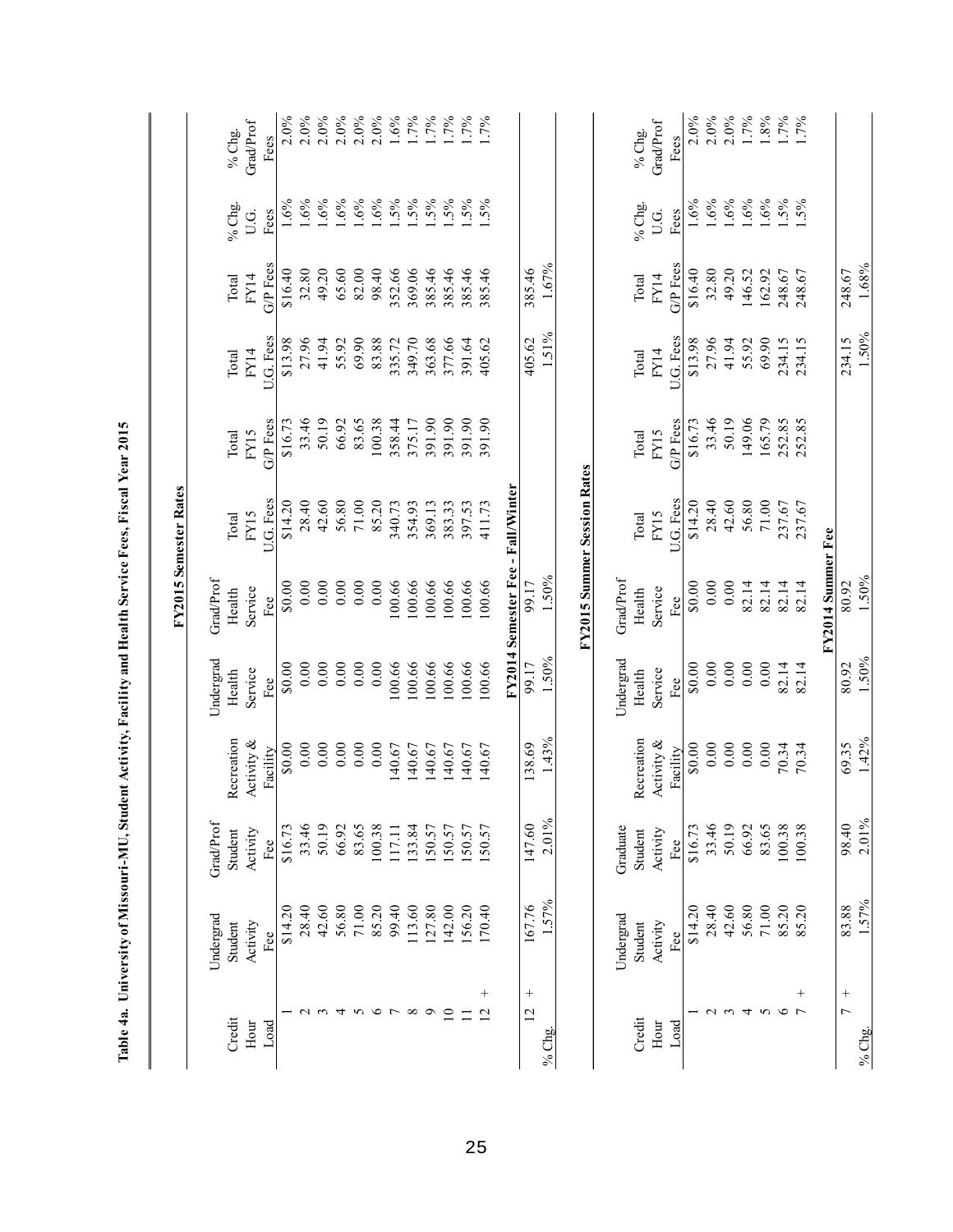| 1.5%<br>475.28<br>195.06<br>119.40<br>226.26<br>297.49<br>404.35<br>439.82<br>475.28<br>88.20<br>159.44<br>230.67<br>\$83.79<br>155.02<br>190.64<br>261.88<br>368.73<br>\$52.58<br>123.82<br>230.67<br>333.11<br>FY14<br>FY14<br>Total<br>Total<br>Fees<br>Fees<br>\$198.06<br>121.19<br>265.89<br>302.06<br>374.40<br>446.60<br>\$161.89<br>\$234.24<br>193.54<br>338.23<br>410.58<br>482.62<br>\$89.54<br>\$85.02<br>157.37<br>\$53.37<br>\$125.72<br>229.71<br>FY15<br>FY15<br><b>Total</b><br>Fees<br>Total<br>Fees<br>1.5%<br>Facility<br>15.60<br>Facility<br>31.68<br>15.84<br>31.68<br>31.68<br>31.68<br>31.68<br>31.68<br>31.68<br>31.68<br>31.68<br>31.68<br>31.68<br>15.84<br>15.84<br>\$31.68<br>31.21<br>\$15.84<br>15.84<br>15.84<br>Rec.<br>Rec.<br>Fee<br>Fee<br>Readership<br>$0.0\%$<br>Readership<br>Collegiate<br>Collegiate<br>1.36<br>1.36<br>1.36<br>1.36<br>2.72<br>1.36<br>36<br>\$1.36<br>\$2.72<br>2.72<br>2.72<br>2.72<br>2.72<br>2.72<br>2.72<br>2.72<br>2.72<br>2.72<br>2.72<br>2.72<br>Fee $(1)$<br>Fee<br>1.5%<br>48.96<br>Student<br>Student<br>24.48<br>45.56<br>Health<br>8.28<br>12.42<br>24.85<br>28.99<br>41.42<br>Health<br>\$4.14<br>8.28<br>12.42<br>\$4.14<br>16.57<br>33.13<br>49.70<br>16.57<br>24.85<br>37.27<br>20.71<br>20.71<br>Fee<br>Fee<br>FY2015 Summer Session Rates<br>FY2014 Semester Fee<br>FY2014 Summer Fee<br>$0.0\%$<br>Facility<br>Facility<br>4.36<br>8.73<br>1.45<br>2.18<br>3.64<br>4.36<br>2.18<br>3.64<br>4.36<br>5.09<br>5.82<br>6.54<br>8.00<br>\$0.73<br>1.45<br>\$0.73<br>2.91<br>7.27<br>8.73<br>2.91<br>Phys.<br>Phys.<br>Fee<br>Fee<br>1.5%<br>Activity<br>Student<br>Student<br>Activity<br>51.76<br>27.82<br>18.82<br>42.35<br>47.05<br>55.63<br>23.53<br>14.12<br>23.53<br>28.23<br>32.94<br>37.64<br>56.47<br>14.12<br>18.82<br>28.23<br>Fee $(1)$<br>9.41<br>\$4.71<br>9.41<br>\$4.71<br>Fee<br>$0.0\%$<br>A.S.U.M.<br>A.S.U.M.<br>0.30<br>0.46<br>1.52<br>0.30<br>0.46<br>0.76<br>\$0.15<br>0.76<br>1.06<br>\$0.15<br>0.91<br>0.61<br>$\ddot{5}$<br>$\cdot$ 37<br>52<br>52<br>0.61<br>Fee $(1)$<br>0.91<br>52<br>0.91<br>Fee<br>1.5%<br>Athletic<br>Athletic<br>56.44<br>19.10<br>38.19<br>42.96<br>47.74<br>19.10<br>28.22<br>9.55<br>23.87<br>28.64<br>33.42<br>57.29<br>9.55<br>14.32<br>23.87<br>14.32<br>\$4.77<br>28.64<br>\$4.77<br>52.51<br>Fee<br>Fee<br>Transporta<br>$5\%$<br>*Transpor<br>ee.<br>14.24<br>\$0.00<br>0.00<br>0.00<br>\$14.45<br>14.45<br>14.45<br>14.45<br>14.45<br>1445<br>1445<br>1445<br>14.45<br>tion Fee<br>14.45<br>14.45<br>45<br>tation I<br>≒<br>∡<br>1.5%<br>175.49<br>87.75<br>44.53<br>59.38<br>89.06<br>133.59<br>148.44<br>163.28<br>29.69<br>44.53<br>59.38<br>74.22<br>29.69<br>74.22<br>118.75<br>\$14.84<br>89.06<br>\$14.84<br>103.91<br>178.13<br>Student<br>Student<br>Union<br>Union<br>Fee<br>Fee<br>2.0%<br>80.34<br>61.46<br>68.29<br>13.66<br>20.49<br>34.14<br>40.17<br>13.66<br>20.49<br>34.14<br>47.80<br>75.12<br>27.32<br>27.32<br>40.97<br>54.63<br>81.95<br>\$6.83<br>\$6.83<br>Center<br>Center<br>40.97<br>Univ.<br>Univ.<br>Fee<br>Fee<br>$^{+}$<br>Credit<br>% $\mathrm{Chg}.$<br>Credit<br>Hour<br>Hour<br>$L_{\text{odd}}$<br>Load<br>$12+$<br>$\ddot{\circ}$<br>$\overline{10}$<br>$\overline{12}$<br>\$<br>$\equiv$<br>$\circ$<br>$\circ$<br>$\infty$<br>$\epsilon$<br>4<br>S<br>$\sim$<br>3<br>5<br>$\sim$ | 1.5%<br>1.5%<br>$0.0\%$<br>1.5%<br>$0.1\%$<br>1.5%<br>$0.2\%$<br>1.5%<br>1.5%<br>2.0%<br>$%$ Chg. | Facility, and Health Service Fees for FY2015, UM these fees are combined.<br>1.) On Table 4. Changes in Student Activity,<br>Notes: |  |  |  | <b>FY2015 Semester Rates</b> |  |  |         |
|----------------------------------------------------------------------------------------------------------------------------------------------------------------------------------------------------------------------------------------------------------------------------------------------------------------------------------------------------------------------------------------------------------------------------------------------------------------------------------------------------------------------------------------------------------------------------------------------------------------------------------------------------------------------------------------------------------------------------------------------------------------------------------------------------------------------------------------------------------------------------------------------------------------------------------------------------------------------------------------------------------------------------------------------------------------------------------------------------------------------------------------------------------------------------------------------------------------------------------------------------------------------------------------------------------------------------------------------------------------------------------------------------------------------------------------------------------------------------------------------------------------------------------------------------------------------------------------------------------------------------------------------------------------------------------------------------------------------------------------------------------------------------------------------------------------------------------------------------------------------------------------------------------------------------------------------------------------------------------------------------------------------------------------------------------------------------------------------------------------------------------------------------------------------------------------------------------------------------------------------------------------------------------------------------------------------------------------------------------------------------------------------------------------------------------------------------------------------------------------------------------------------------------------------------------------------------------------------------------------------------------------------------------------------------------------------------------------------------------------------------------------------------------------------------------------------------------------------------------------------------------------------------------------------------------------------------------------------------------------------------------------------------------------------------------------------------------------------------------------------------------------------------------------------------------------------------------------------------------------------------------------------------------------------------------------------------------------------------------------|---------------------------------------------------------------------------------------------------|-------------------------------------------------------------------------------------------------------------------------------------|--|--|--|------------------------------|--|--|---------|
|                                                                                                                                                                                                                                                                                                                                                                                                                                                                                                                                                                                                                                                                                                                                                                                                                                                                                                                                                                                                                                                                                                                                                                                                                                                                                                                                                                                                                                                                                                                                                                                                                                                                                                                                                                                                                                                                                                                                                                                                                                                                                                                                                                                                                                                                                                                                                                                                                                                                                                                                                                                                                                                                                                                                                                                                                                                                                                                                                                                                                                                                                                                                                                                                                                                                                                                                                                |                                                                                                   |                                                                                                                                     |  |  |  |                              |  |  | % $Chg$ |
|                                                                                                                                                                                                                                                                                                                                                                                                                                                                                                                                                                                                                                                                                                                                                                                                                                                                                                                                                                                                                                                                                                                                                                                                                                                                                                                                                                                                                                                                                                                                                                                                                                                                                                                                                                                                                                                                                                                                                                                                                                                                                                                                                                                                                                                                                                                                                                                                                                                                                                                                                                                                                                                                                                                                                                                                                                                                                                                                                                                                                                                                                                                                                                                                                                                                                                                                                                |                                                                                                   |                                                                                                                                     |  |  |  |                              |  |  | Total   |
|                                                                                                                                                                                                                                                                                                                                                                                                                                                                                                                                                                                                                                                                                                                                                                                                                                                                                                                                                                                                                                                                                                                                                                                                                                                                                                                                                                                                                                                                                                                                                                                                                                                                                                                                                                                                                                                                                                                                                                                                                                                                                                                                                                                                                                                                                                                                                                                                                                                                                                                                                                                                                                                                                                                                                                                                                                                                                                                                                                                                                                                                                                                                                                                                                                                                                                                                                                |                                                                                                   |                                                                                                                                     |  |  |  |                              |  |  | Fees    |
|                                                                                                                                                                                                                                                                                                                                                                                                                                                                                                                                                                                                                                                                                                                                                                                                                                                                                                                                                                                                                                                                                                                                                                                                                                                                                                                                                                                                                                                                                                                                                                                                                                                                                                                                                                                                                                                                                                                                                                                                                                                                                                                                                                                                                                                                                                                                                                                                                                                                                                                                                                                                                                                                                                                                                                                                                                                                                                                                                                                                                                                                                                                                                                                                                                                                                                                                                                |                                                                                                   |                                                                                                                                     |  |  |  |                              |  |  | 1.5%    |
|                                                                                                                                                                                                                                                                                                                                                                                                                                                                                                                                                                                                                                                                                                                                                                                                                                                                                                                                                                                                                                                                                                                                                                                                                                                                                                                                                                                                                                                                                                                                                                                                                                                                                                                                                                                                                                                                                                                                                                                                                                                                                                                                                                                                                                                                                                                                                                                                                                                                                                                                                                                                                                                                                                                                                                                                                                                                                                                                                                                                                                                                                                                                                                                                                                                                                                                                                                |                                                                                                   |                                                                                                                                     |  |  |  |                              |  |  | $1.5\%$ |
|                                                                                                                                                                                                                                                                                                                                                                                                                                                                                                                                                                                                                                                                                                                                                                                                                                                                                                                                                                                                                                                                                                                                                                                                                                                                                                                                                                                                                                                                                                                                                                                                                                                                                                                                                                                                                                                                                                                                                                                                                                                                                                                                                                                                                                                                                                                                                                                                                                                                                                                                                                                                                                                                                                                                                                                                                                                                                                                                                                                                                                                                                                                                                                                                                                                                                                                                                                |                                                                                                   |                                                                                                                                     |  |  |  |                              |  |  | $5\%$   |
|                                                                                                                                                                                                                                                                                                                                                                                                                                                                                                                                                                                                                                                                                                                                                                                                                                                                                                                                                                                                                                                                                                                                                                                                                                                                                                                                                                                                                                                                                                                                                                                                                                                                                                                                                                                                                                                                                                                                                                                                                                                                                                                                                                                                                                                                                                                                                                                                                                                                                                                                                                                                                                                                                                                                                                                                                                                                                                                                                                                                                                                                                                                                                                                                                                                                                                                                                                |                                                                                                   |                                                                                                                                     |  |  |  |                              |  |  | $.5\%$  |
|                                                                                                                                                                                                                                                                                                                                                                                                                                                                                                                                                                                                                                                                                                                                                                                                                                                                                                                                                                                                                                                                                                                                                                                                                                                                                                                                                                                                                                                                                                                                                                                                                                                                                                                                                                                                                                                                                                                                                                                                                                                                                                                                                                                                                                                                                                                                                                                                                                                                                                                                                                                                                                                                                                                                                                                                                                                                                                                                                                                                                                                                                                                                                                                                                                                                                                                                                                |                                                                                                   |                                                                                                                                     |  |  |  |                              |  |  | $.5\%$  |
|                                                                                                                                                                                                                                                                                                                                                                                                                                                                                                                                                                                                                                                                                                                                                                                                                                                                                                                                                                                                                                                                                                                                                                                                                                                                                                                                                                                                                                                                                                                                                                                                                                                                                                                                                                                                                                                                                                                                                                                                                                                                                                                                                                                                                                                                                                                                                                                                                                                                                                                                                                                                                                                                                                                                                                                                                                                                                                                                                                                                                                                                                                                                                                                                                                                                                                                                                                |                                                                                                   |                                                                                                                                     |  |  |  |                              |  |  | $.5\%$  |
|                                                                                                                                                                                                                                                                                                                                                                                                                                                                                                                                                                                                                                                                                                                                                                                                                                                                                                                                                                                                                                                                                                                                                                                                                                                                                                                                                                                                                                                                                                                                                                                                                                                                                                                                                                                                                                                                                                                                                                                                                                                                                                                                                                                                                                                                                                                                                                                                                                                                                                                                                                                                                                                                                                                                                                                                                                                                                                                                                                                                                                                                                                                                                                                                                                                                                                                                                                |                                                                                                   |                                                                                                                                     |  |  |  |                              |  |  | $.5\%$  |
|                                                                                                                                                                                                                                                                                                                                                                                                                                                                                                                                                                                                                                                                                                                                                                                                                                                                                                                                                                                                                                                                                                                                                                                                                                                                                                                                                                                                                                                                                                                                                                                                                                                                                                                                                                                                                                                                                                                                                                                                                                                                                                                                                                                                                                                                                                                                                                                                                                                                                                                                                                                                                                                                                                                                                                                                                                                                                                                                                                                                                                                                                                                                                                                                                                                                                                                                                                |                                                                                                   |                                                                                                                                     |  |  |  |                              |  |  | $.5\%$  |
|                                                                                                                                                                                                                                                                                                                                                                                                                                                                                                                                                                                                                                                                                                                                                                                                                                                                                                                                                                                                                                                                                                                                                                                                                                                                                                                                                                                                                                                                                                                                                                                                                                                                                                                                                                                                                                                                                                                                                                                                                                                                                                                                                                                                                                                                                                                                                                                                                                                                                                                                                                                                                                                                                                                                                                                                                                                                                                                                                                                                                                                                                                                                                                                                                                                                                                                                                                |                                                                                                   |                                                                                                                                     |  |  |  |                              |  |  | $.5\%$  |
|                                                                                                                                                                                                                                                                                                                                                                                                                                                                                                                                                                                                                                                                                                                                                                                                                                                                                                                                                                                                                                                                                                                                                                                                                                                                                                                                                                                                                                                                                                                                                                                                                                                                                                                                                                                                                                                                                                                                                                                                                                                                                                                                                                                                                                                                                                                                                                                                                                                                                                                                                                                                                                                                                                                                                                                                                                                                                                                                                                                                                                                                                                                                                                                                                                                                                                                                                                |                                                                                                   |                                                                                                                                     |  |  |  |                              |  |  | 1.5%    |
|                                                                                                                                                                                                                                                                                                                                                                                                                                                                                                                                                                                                                                                                                                                                                                                                                                                                                                                                                                                                                                                                                                                                                                                                                                                                                                                                                                                                                                                                                                                                                                                                                                                                                                                                                                                                                                                                                                                                                                                                                                                                                                                                                                                                                                                                                                                                                                                                                                                                                                                                                                                                                                                                                                                                                                                                                                                                                                                                                                                                                                                                                                                                                                                                                                                                                                                                                                |                                                                                                   |                                                                                                                                     |  |  |  |                              |  |  | $.5\%$  |
|                                                                                                                                                                                                                                                                                                                                                                                                                                                                                                                                                                                                                                                                                                                                                                                                                                                                                                                                                                                                                                                                                                                                                                                                                                                                                                                                                                                                                                                                                                                                                                                                                                                                                                                                                                                                                                                                                                                                                                                                                                                                                                                                                                                                                                                                                                                                                                                                                                                                                                                                                                                                                                                                                                                                                                                                                                                                                                                                                                                                                                                                                                                                                                                                                                                                                                                                                                |                                                                                                   |                                                                                                                                     |  |  |  |                              |  |  | $5\%$   |
|                                                                                                                                                                                                                                                                                                                                                                                                                                                                                                                                                                                                                                                                                                                                                                                                                                                                                                                                                                                                                                                                                                                                                                                                                                                                                                                                                                                                                                                                                                                                                                                                                                                                                                                                                                                                                                                                                                                                                                                                                                                                                                                                                                                                                                                                                                                                                                                                                                                                                                                                                                                                                                                                                                                                                                                                                                                                                                                                                                                                                                                                                                                                                                                                                                                                                                                                                                |                                                                                                   |                                                                                                                                     |  |  |  |                              |  |  |         |
|                                                                                                                                                                                                                                                                                                                                                                                                                                                                                                                                                                                                                                                                                                                                                                                                                                                                                                                                                                                                                                                                                                                                                                                                                                                                                                                                                                                                                                                                                                                                                                                                                                                                                                                                                                                                                                                                                                                                                                                                                                                                                                                                                                                                                                                                                                                                                                                                                                                                                                                                                                                                                                                                                                                                                                                                                                                                                                                                                                                                                                                                                                                                                                                                                                                                                                                                                                |                                                                                                   |                                                                                                                                     |  |  |  |                              |  |  |         |
|                                                                                                                                                                                                                                                                                                                                                                                                                                                                                                                                                                                                                                                                                                                                                                                                                                                                                                                                                                                                                                                                                                                                                                                                                                                                                                                                                                                                                                                                                                                                                                                                                                                                                                                                                                                                                                                                                                                                                                                                                                                                                                                                                                                                                                                                                                                                                                                                                                                                                                                                                                                                                                                                                                                                                                                                                                                                                                                                                                                                                                                                                                                                                                                                                                                                                                                                                                |                                                                                                   |                                                                                                                                     |  |  |  |                              |  |  |         |
|                                                                                                                                                                                                                                                                                                                                                                                                                                                                                                                                                                                                                                                                                                                                                                                                                                                                                                                                                                                                                                                                                                                                                                                                                                                                                                                                                                                                                                                                                                                                                                                                                                                                                                                                                                                                                                                                                                                                                                                                                                                                                                                                                                                                                                                                                                                                                                                                                                                                                                                                                                                                                                                                                                                                                                                                                                                                                                                                                                                                                                                                                                                                                                                                                                                                                                                                                                |                                                                                                   |                                                                                                                                     |  |  |  |                              |  |  |         |
|                                                                                                                                                                                                                                                                                                                                                                                                                                                                                                                                                                                                                                                                                                                                                                                                                                                                                                                                                                                                                                                                                                                                                                                                                                                                                                                                                                                                                                                                                                                                                                                                                                                                                                                                                                                                                                                                                                                                                                                                                                                                                                                                                                                                                                                                                                                                                                                                                                                                                                                                                                                                                                                                                                                                                                                                                                                                                                                                                                                                                                                                                                                                                                                                                                                                                                                                                                |                                                                                                   |                                                                                                                                     |  |  |  |                              |  |  |         |
|                                                                                                                                                                                                                                                                                                                                                                                                                                                                                                                                                                                                                                                                                                                                                                                                                                                                                                                                                                                                                                                                                                                                                                                                                                                                                                                                                                                                                                                                                                                                                                                                                                                                                                                                                                                                                                                                                                                                                                                                                                                                                                                                                                                                                                                                                                                                                                                                                                                                                                                                                                                                                                                                                                                                                                                                                                                                                                                                                                                                                                                                                                                                                                                                                                                                                                                                                                |                                                                                                   |                                                                                                                                     |  |  |  |                              |  |  | % $Chg$ |
|                                                                                                                                                                                                                                                                                                                                                                                                                                                                                                                                                                                                                                                                                                                                                                                                                                                                                                                                                                                                                                                                                                                                                                                                                                                                                                                                                                                                                                                                                                                                                                                                                                                                                                                                                                                                                                                                                                                                                                                                                                                                                                                                                                                                                                                                                                                                                                                                                                                                                                                                                                                                                                                                                                                                                                                                                                                                                                                                                                                                                                                                                                                                                                                                                                                                                                                                                                |                                                                                                   |                                                                                                                                     |  |  |  |                              |  |  | Total   |
|                                                                                                                                                                                                                                                                                                                                                                                                                                                                                                                                                                                                                                                                                                                                                                                                                                                                                                                                                                                                                                                                                                                                                                                                                                                                                                                                                                                                                                                                                                                                                                                                                                                                                                                                                                                                                                                                                                                                                                                                                                                                                                                                                                                                                                                                                                                                                                                                                                                                                                                                                                                                                                                                                                                                                                                                                                                                                                                                                                                                                                                                                                                                                                                                                                                                                                                                                                |                                                                                                   |                                                                                                                                     |  |  |  |                              |  |  | Fees    |
|                                                                                                                                                                                                                                                                                                                                                                                                                                                                                                                                                                                                                                                                                                                                                                                                                                                                                                                                                                                                                                                                                                                                                                                                                                                                                                                                                                                                                                                                                                                                                                                                                                                                                                                                                                                                                                                                                                                                                                                                                                                                                                                                                                                                                                                                                                                                                                                                                                                                                                                                                                                                                                                                                                                                                                                                                                                                                                                                                                                                                                                                                                                                                                                                                                                                                                                                                                |                                                                                                   |                                                                                                                                     |  |  |  |                              |  |  | 1.5%    |
|                                                                                                                                                                                                                                                                                                                                                                                                                                                                                                                                                                                                                                                                                                                                                                                                                                                                                                                                                                                                                                                                                                                                                                                                                                                                                                                                                                                                                                                                                                                                                                                                                                                                                                                                                                                                                                                                                                                                                                                                                                                                                                                                                                                                                                                                                                                                                                                                                                                                                                                                                                                                                                                                                                                                                                                                                                                                                                                                                                                                                                                                                                                                                                                                                                                                                                                                                                |                                                                                                   |                                                                                                                                     |  |  |  |                              |  |  | $.5\%$  |
|                                                                                                                                                                                                                                                                                                                                                                                                                                                                                                                                                                                                                                                                                                                                                                                                                                                                                                                                                                                                                                                                                                                                                                                                                                                                                                                                                                                                                                                                                                                                                                                                                                                                                                                                                                                                                                                                                                                                                                                                                                                                                                                                                                                                                                                                                                                                                                                                                                                                                                                                                                                                                                                                                                                                                                                                                                                                                                                                                                                                                                                                                                                                                                                                                                                                                                                                                                |                                                                                                   |                                                                                                                                     |  |  |  |                              |  |  | $1.5\%$ |
|                                                                                                                                                                                                                                                                                                                                                                                                                                                                                                                                                                                                                                                                                                                                                                                                                                                                                                                                                                                                                                                                                                                                                                                                                                                                                                                                                                                                                                                                                                                                                                                                                                                                                                                                                                                                                                                                                                                                                                                                                                                                                                                                                                                                                                                                                                                                                                                                                                                                                                                                                                                                                                                                                                                                                                                                                                                                                                                                                                                                                                                                                                                                                                                                                                                                                                                                                                |                                                                                                   |                                                                                                                                     |  |  |  |                              |  |  | $1.5\%$ |
|                                                                                                                                                                                                                                                                                                                                                                                                                                                                                                                                                                                                                                                                                                                                                                                                                                                                                                                                                                                                                                                                                                                                                                                                                                                                                                                                                                                                                                                                                                                                                                                                                                                                                                                                                                                                                                                                                                                                                                                                                                                                                                                                                                                                                                                                                                                                                                                                                                                                                                                                                                                                                                                                                                                                                                                                                                                                                                                                                                                                                                                                                                                                                                                                                                                                                                                                                                |                                                                                                   |                                                                                                                                     |  |  |  |                              |  |  | $1.5\%$ |
|                                                                                                                                                                                                                                                                                                                                                                                                                                                                                                                                                                                                                                                                                                                                                                                                                                                                                                                                                                                                                                                                                                                                                                                                                                                                                                                                                                                                                                                                                                                                                                                                                                                                                                                                                                                                                                                                                                                                                                                                                                                                                                                                                                                                                                                                                                                                                                                                                                                                                                                                                                                                                                                                                                                                                                                                                                                                                                                                                                                                                                                                                                                                                                                                                                                                                                                                                                |                                                                                                   |                                                                                                                                     |  |  |  |                              |  |  | $5\%$   |
|                                                                                                                                                                                                                                                                                                                                                                                                                                                                                                                                                                                                                                                                                                                                                                                                                                                                                                                                                                                                                                                                                                                                                                                                                                                                                                                                                                                                                                                                                                                                                                                                                                                                                                                                                                                                                                                                                                                                                                                                                                                                                                                                                                                                                                                                                                                                                                                                                                                                                                                                                                                                                                                                                                                                                                                                                                                                                                                                                                                                                                                                                                                                                                                                                                                                                                                                                                |                                                                                                   |                                                                                                                                     |  |  |  |                              |  |  |         |
|                                                                                                                                                                                                                                                                                                                                                                                                                                                                                                                                                                                                                                                                                                                                                                                                                                                                                                                                                                                                                                                                                                                                                                                                                                                                                                                                                                                                                                                                                                                                                                                                                                                                                                                                                                                                                                                                                                                                                                                                                                                                                                                                                                                                                                                                                                                                                                                                                                                                                                                                                                                                                                                                                                                                                                                                                                                                                                                                                                                                                                                                                                                                                                                                                                                                                                                                                                |                                                                                                   |                                                                                                                                     |  |  |  |                              |  |  |         |
|                                                                                                                                                                                                                                                                                                                                                                                                                                                                                                                                                                                                                                                                                                                                                                                                                                                                                                                                                                                                                                                                                                                                                                                                                                                                                                                                                                                                                                                                                                                                                                                                                                                                                                                                                                                                                                                                                                                                                                                                                                                                                                                                                                                                                                                                                                                                                                                                                                                                                                                                                                                                                                                                                                                                                                                                                                                                                                                                                                                                                                                                                                                                                                                                                                                                                                                                                                |                                                                                                   |                                                                                                                                     |  |  |  |                              |  |  |         |
|                                                                                                                                                                                                                                                                                                                                                                                                                                                                                                                                                                                                                                                                                                                                                                                                                                                                                                                                                                                                                                                                                                                                                                                                                                                                                                                                                                                                                                                                                                                                                                                                                                                                                                                                                                                                                                                                                                                                                                                                                                                                                                                                                                                                                                                                                                                                                                                                                                                                                                                                                                                                                                                                                                                                                                                                                                                                                                                                                                                                                                                                                                                                                                                                                                                                                                                                                                |                                                                                                   |                                                                                                                                     |  |  |  |                              |  |  |         |

Table 4b. University of Missouri-Kansas City, Student Activity, Facility and Health Service Fees, Fiscal Year 2015 **Table 4b. University of Missouri-Kansas City, Student Activity, Facility and Health Service Fees, Fiscal Year 2015**

3.) For Summer, Transportation fee will only be charged to new students who start in the Summer. Like other flat rate fees, it will be charged at 50% for the Summer. 3.) For Summer, Transportation fee will only be charged to new students who start in the Summer. Like other flat rate fees, it will be charged at 50% for the Summer.